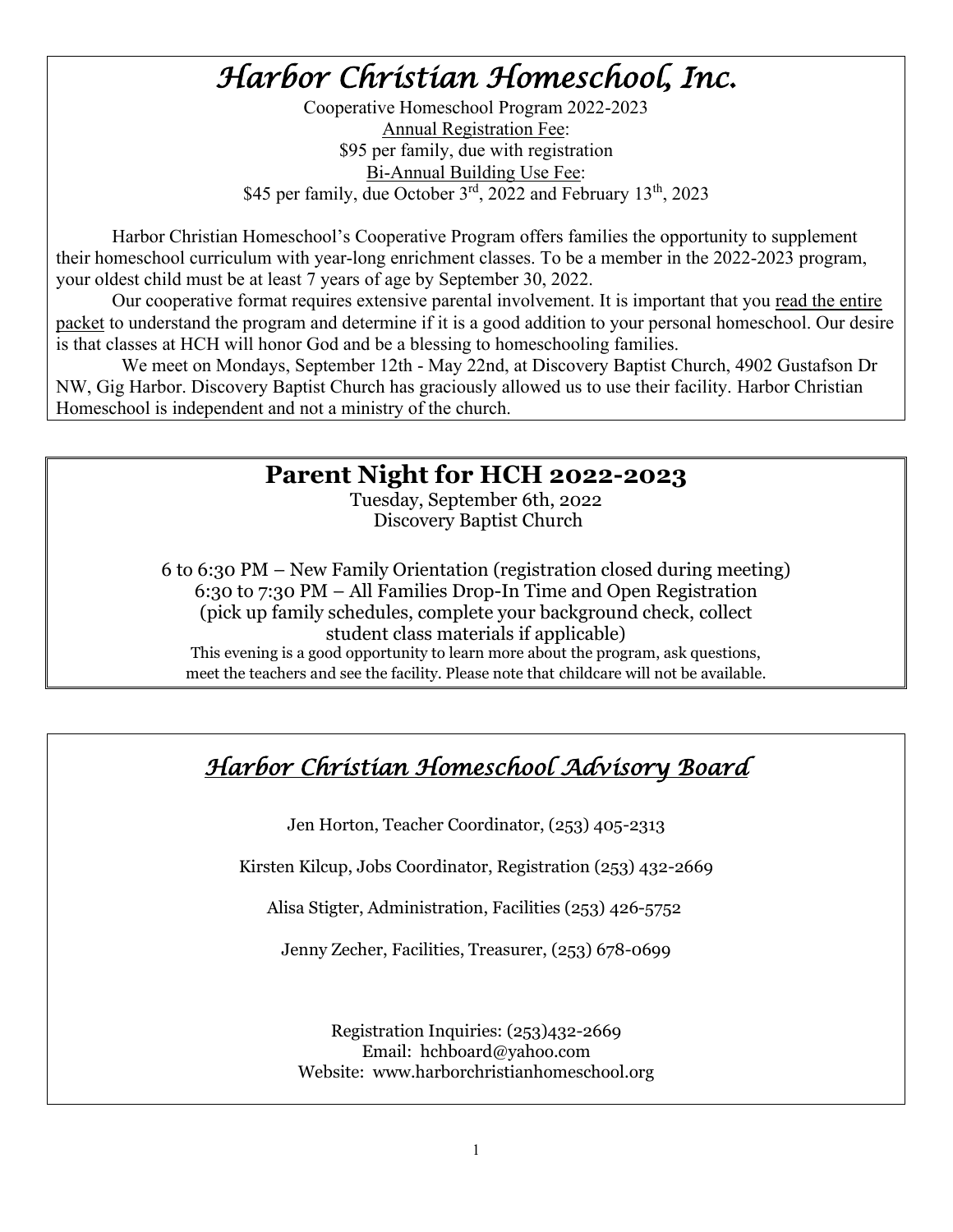## **Mission Statement**

All learning at *Harbor Christian Homeschool, Inc.* is to be Biblically based and encourage personal growth of faith in Jesus Christ. We desire to equip children with skills and tools to continually learn for a lifetime. We intend to provide Christian educational experiences and an opportunity to participate in group learning activities. We will support our members through prayer and the sharing of educational information for the benefit of excellence in homeschooling.

> The proverbs of Solomon, son of David, king of Israel: for attaining wisdom and discipline; for understanding words of insight; for acquiring a disciplined and prudent life; doing what is right and just and fair; for giving prudence to the simple, knowledge and discretion to the younglet the wise listen and add to their learning, and let the discerning get guidancefor understanding proverbs and parables, the sayings and riddles of the wise. The fear of the LORD is the beginning of knowledge, but fools despise wisdom and discipline. Listen, my son, to your father's instruction and do not forsake your mother's teaching. Proverbs 1:1-8

### **Statement of Faith**

1. We believe that there is one true God, omnipotent, omniscient, and omnipresent, perfect in all His ways, one in essence but eternally existing in three Persons: Father, Son, and Holy Spirit.

2. We believe that Jesus Christ is God, that He became man (yet without sin), that He was conceived by the Holy Spirit and born of the virgin Mary, that He was God's only Son, that He died on the cross as a substitutional sacrifice for sin, that He arose from the dead according to the Scriptures, that He ascended into heaven where He is now at the right hand of God (our interceding High Priest), and that He will return again to establish His kingdom.

3. We believe the Holy Spirit is God, sent to indwell, empower, counsel and teach the believer.

4. We believe the Bible is the inspired, inerrant, and infallible Word of God; it is of supreme and final authority in faith and life.

5. We believe that man, although originally created in the image of God, has, through the disobedience of Adam, incurred physical and spiritual death, and that man is born with a sinful nature, separated from God, and unable to justify himself before God.

6. We believe salvation is a free gift of God (by grace), not earned in any way by man, given through faith in Jesus Christ to all who repent of their sin and believe in Him, is eternal, and results in good works.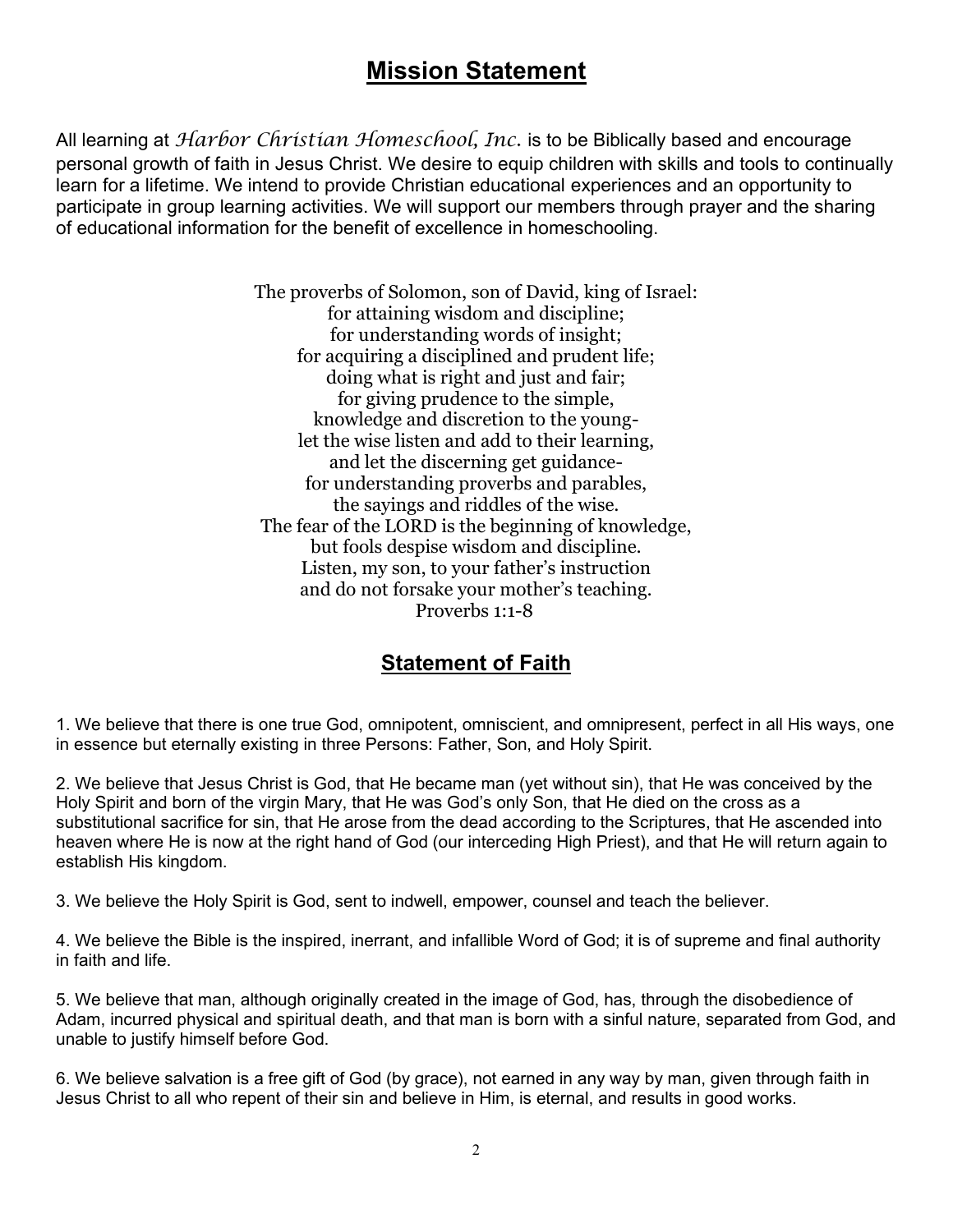# **General Policies**

**Email:** Email is the main form of communication with HCH families. Please check your email regularly to stay updated with co-op events and information.

**Contacting HCH on Mondays:** Do **NOT** call the church. The number for the HCH cell phone is (253) 432-2669. You can text or call this number on Mondays only (**text preferred**). You may also email the Advisory Board at hchboard@yahoo.com.

**Absences: Unplanned Absence** due to illness or emergency – Please notify the Board by email or text (Mondays only for text) as soon as you know you will be absent so we can cover your jobs for the day. Teachers, please also communicate a class plan directly with your facilitator if you are able.

> **Planned Absence** – Please try to find someone to cover each of your assigned jobs by looking at the rover list located at the Board Table. Record your absence and job coverage information by date in the Absentee Binder at the Board Table. It is also helpful if you notify the Jobs Coordinator of your absence. Teachers, please make sure to give your facilitator teaching materials and information ahead of time so they can substitute for you.

**Visitors:** Every visitor must sign in at the Board Table and wear a name tag.

**Pets:** No pets are allowed on the church premises. This excludes service animals.

**Lunch:** Lunch and snacks are to be eaten only in the lunch areas, during lunch time (12:20-12:50). **Parents are responsible to make sure that their children clean up after themselves.** We will also have prayer, Pledge of Allegiance and announcements during this time.

**Baby Care:** Babies need to remain in the nursery. They are not allowed in the classrooms at any time. Diaper changing and nursing should be done only in the nursery.

**Information Table:** An information center will be set up in the foyer. Each family will have a Family File. It is your responsibility to check your file weekly for co-op related information or class items from teachers. If you have information you would like to post at the Information Table, it must be cleared by the Board first and should be pertinent to homeschooling. Items posted do not necessarily constitute HCH, Inc. endorsement or promotion.

**Fundraising:** Students may bring items to sell at co-op only if they are sold to support a non-profit fundraising event or mission trip. All items must be cleared by the Board and placed on the Information Table in the foyer. Soliciting to individuals is not allowed.

**Snow Days:** If Peninsula School District (PSD) is closed or delayed, co-op classes will be cancelled. School delays and closures are announced in real time on the PSD website [\(https://www.psd401.net/\)](https://www.psd401.net/) and email notification from PSD is available upon request. The Board will send out an email in the event of a closure, but the earliest information will likely come from PSD.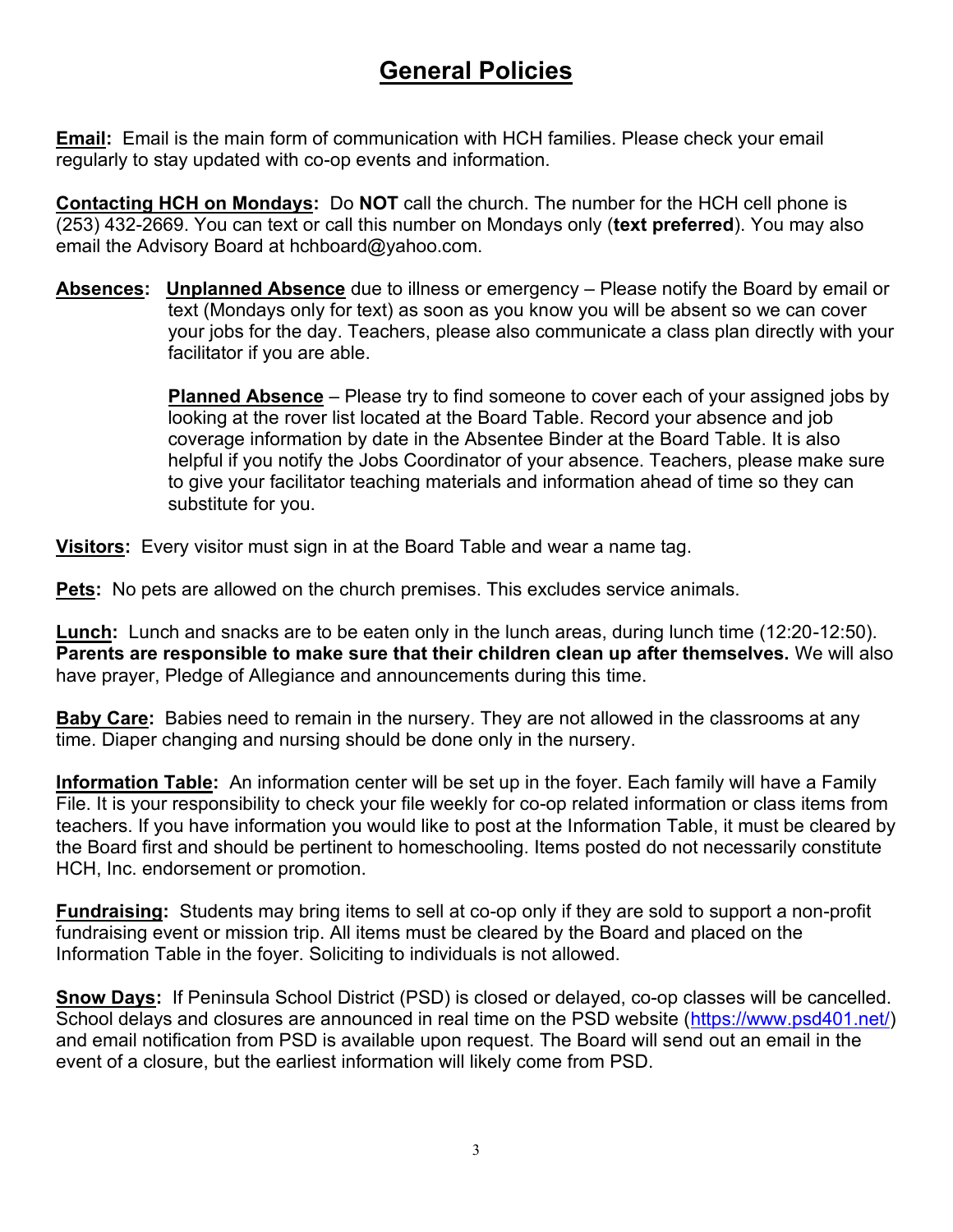### **Parent Responsibilities**

· Parental participation is mandatory. No student will be allowed at HCH without a parent or nonregistered adult family representative in the building at all times, unless a student is enrolled in the Drop-Off Program (by application only, ages 12 and up).

· **No** students, including siblings, are allowed in classes unless they are registered for that class. Only registered children may be on campus.

· Do not send your child to class during the contagious stages of an illness (within 24 hours of a fever or vomiting) or with lice. We have a "no nit" policy. If your family contracts or has been exposed to anyone with Covid, please follow current CDC recommendations.

· By registering your child in the HCH program, you agree to complete jobs every Monday at co-op according to your family schedule. It is imperative that you **be on time** for all jobs. (See page 3 for instructions regarding absences.)

· Your family schedule indicates your weekly responsibilities for the periods you attend co-op. If you are assigned as a rover, this means you will not have the same specific job every week but, instead, will be on a fill-in list for that period to help cover jobs of others who are absent. Please understand that, while you may not be used as a rover every week or for every period you are assigned as one, the expectation is that you will be available on a regular basis.

· All parents should be at their job, in one of their children's classes, Study Hall, or foyer at all times. This assists us in locating you for child needs or job fill-ins. If you need to temporarily leave the building, please notify the person sitting at the Board Table.

· Members are to dress modestly (See Student Responsibilities).

· Do not socialize in the classes. Teachers and Facilitators reserve the right to ask those disturbing class to leave.

· Keep technology use (including texting and talking on the phone) limited to the foyer during your free periods.

· Parents will be contacted if a disciplinary issue arises with their child, and may be asked to remove their child from class. Parents are responsible for their children's actions and behavior.

· Participation is contingent on Tuition and Fees being paid on time. Payments are made according to the Payment Schedule on page 6. **Tuition and Fees are non-refundable**.

· All parents are required to abide by and help enforce HCH rules. Parents are responsible for their children knowing and abiding by HCH rules.

· All HCH co-op families must agree to abide by the Discovery Baptist Church rules set for our group while using their facilities.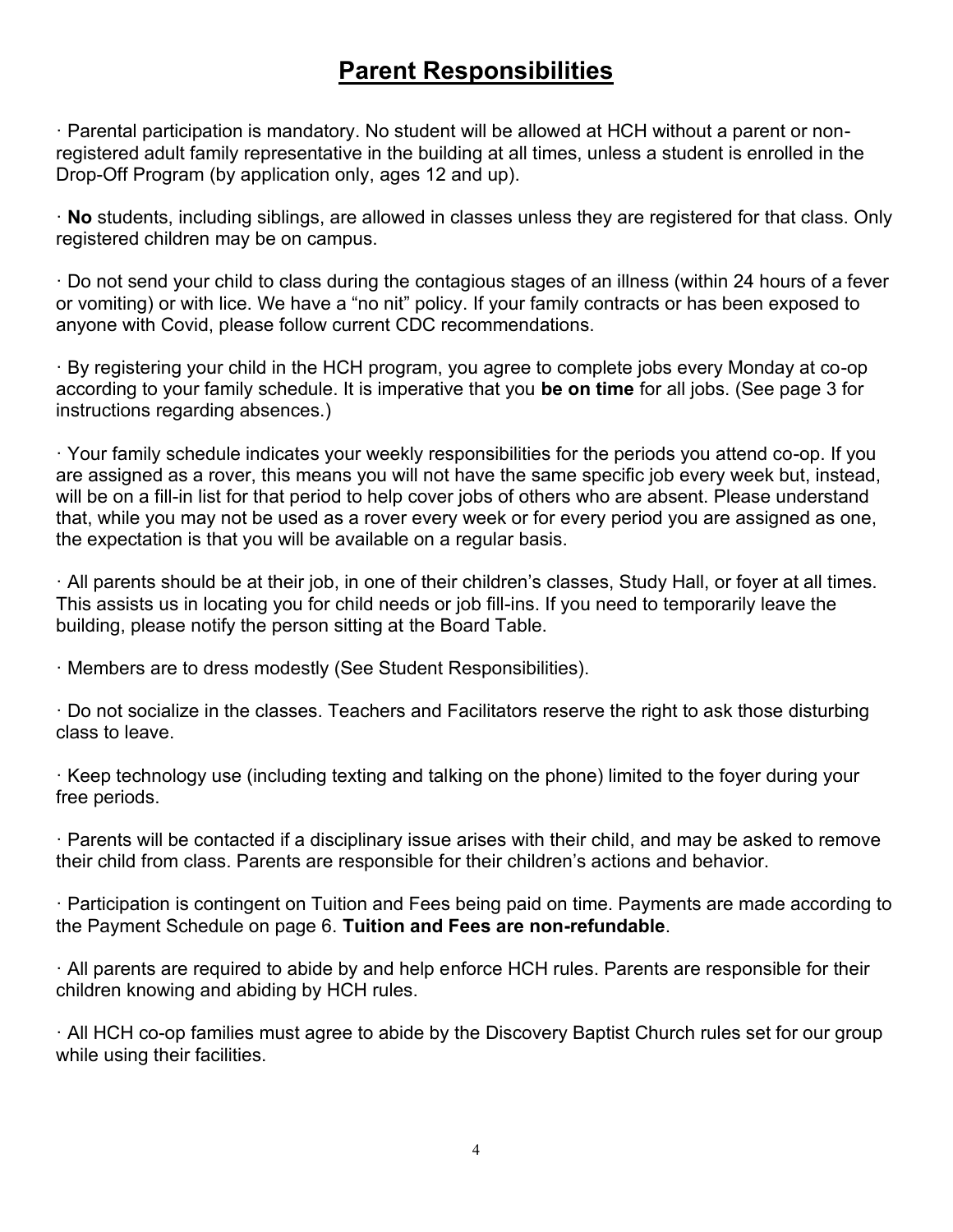## **Student Responsibilities**

- **Laser pointers, knives, and weapons (real or play) are not allowed on campus**. Please refrain from bringing anything to co-op that does not pertain to class or personal studies (toys, games, cards, balls, electronics, skateboards, etc.).
- **All** electronics, including cell phones, mobile devices and computers, are to be turned off before entering the building, and are to remain off until you leave for the day. Students may only use electronics at HCH if (1) a teacher allows electronic use during class time for class purposes and/or (2) they are being used to aid a student with independent school work during Study Hall.
- Study Hall is for working or reading quietly. This is not a social time. Be sensitive to other students who are working. Again, electronics may only be used for independent school or study use. No shared devices.
- Be in class or Study Hall (or Playroom for preschool ages) at all times while on campus, with the exception of lunch time. Do not loiter in the hallways or outside. Students may not leave campus without permission.
- Be on time for class and prepared to learn (completed assignments, sharpened pencils, all required books and supplies, etc.).
- Participate willingly in classes and help with all clean-up.
- Do not leave the room without permission from the teacher or facilitator.
- Show respect for all adults and peers. Address adults with respect (Mr., Mrs., Miss).
- Families are asked to respect the HCH standard regarding boy/girl relationships:
	- 1. Demonstrate respect for one another as brothers and sisters in Christ.
	- 2. Public displays of boyfriend/girlfriend relationships are not acceptable at co-op.
- Students are to dress modestly. Skirts, shorts and dresses must be fingertip length. Halter tops, shirts that reveal the midriff or cleavage, off-the-shoulder tops, tops with spaghetti straps, sheer tops that show undergarments, and low riding pants that reveal underwear are **NOT** allowed. Clothing with graphics or writing should be non-offensive. Sunglasses may not be worn inside the building. Teachers reserve the right to request that hats and hoods be removed during class.
- Give your attention to God when we are praying and be respectful (remove hat and stand with hand over heart) during the Pledge of Allegiance.
- Students may not be in the sanctuary unless in a class. Students may not be on the stage or handle any equipment in the sanctuary (instruments, microphones, props, etc.).
- Students may not be in the sanctuary tech booth **at any time**. All church sound equipment, electronics, instruments, projectors, computers, etc. are off limits to students **at all times**.
- Show respect for church property. You will be held accountable for any damages caused by your actions.
- No running in the building.
- No gum.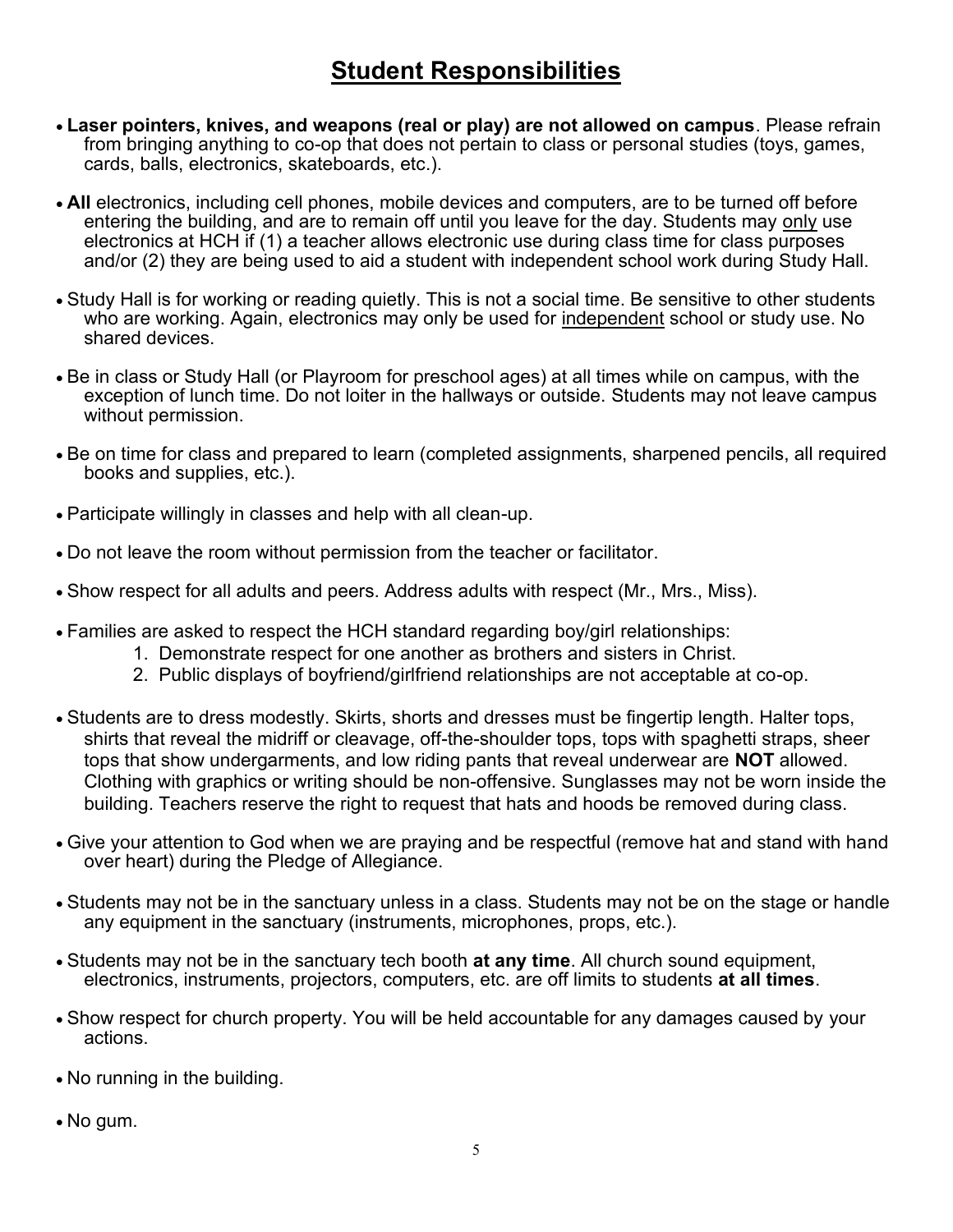### **Payment Schedule 2022–2023**

- \* Tuition is paid every 4 weeks, per child, per class, made payable to the teacher and processed through the class facilitator. Payments made on the due dates below cover the 4 co-op meetings indicated. You may pay for more than one "session" (4 weeks) at a time after Session #1.
- Materials Fees are paid by semester, per child, per class, made payable to the teacher.
- \* Playroom Fees are paid by semester, per child, made payable to HCH.
- \* Building Use Fees are paid bi-annually, made payable to HCH.
- \* Registration, Tuition, Materials, Playroom & Building Use Fees are non-refundable.

Below is the payment schedule for all fees for the school year. Please ask if you have any questions.

| <b>PAYMENT DUE DATES</b> | \$ COLLECTED FOR                                                                                | <b>SESSION</b> |
|--------------------------|-------------------------------------------------------------------------------------------------|----------------|
| April 25, 2022           | Registration Fee \$95 due for fall 2022                                                         |                |
| May 16, 2022             | Materials & Playroom Fees due for fall 2022                                                     | 1st Semester   |
| May 16, 2022             | Tuition due for the weeks of: 9/12, 9/19, 9/26, 10/3                                            | Session #1     |
| <b>October 3, 2022</b>   | Tuition due for the weeks of: 10/10, 10/17, 10/24, 10/31<br>Bi-Annual Building Use Fee \$45 due | Session #2     |
| October 31, 2022         | Tuition due for the weeks of: 11/7, 11/14, 11/28, 12/5                                          | Session #3     |
| December 5, 2022         | Tuition due for the weeks of: 12/12, 12/19, 1/9, 1/16                                           | Session #4     |
| <b>January 16, 2023</b>  | Materials & Playroom Fees due for spring 2023                                                   | 2nd Semester   |
| <b>January 16, 2023</b>  | Tuition due for the weeks of: 1/23, 1/30, 2/6, 2/13                                             | Session #5     |
| <b>February 13, 2023</b> | Tuition due for the weeks of: 2/27, 3/6, 3/13, 3/20<br>Bi-Annual Building Use Fee \$45 due      | Session #6     |
| March 20, 2023           | Tuition due for the weeks of: 3/27, 4/3, 4/17, <b>4/24</b>                                      | Session #7     |
| April 24, 2023           | Tuition due for the weeks of: 5/1, 5/8, 5/15, 5/22                                              | Session #8     |
| May 15, 2023             | Tuition, Materials & Playroom Fees due for fall 2023                                            |                |

### **Co-op Calendar - Important Dates**

| April 25, 2022                      | <b>Registration Due</b>                        |  |  |
|-------------------------------------|------------------------------------------------|--|--|
| April 26, 2022                      | Late Registration Opens                        |  |  |
| September 6, 2022 (Tuesday Evening) | Parent Night (see front of packet for details) |  |  |
| September 12, 2022                  | <b>Classes Commence</b>                        |  |  |
| November 21, 2022                   | Thanksgiving Break - No Co-op                  |  |  |
| December 19, 2022                   | Last Class of 2022                             |  |  |
| January 9, 2023                     | <b>Classes Resume</b>                          |  |  |
| January 16, 2023 (MLK, Jr. Day)     | Co-op meets - No Break!                        |  |  |
| January 23, 2023                    | HCH Night, 6:30 PM                             |  |  |
| February 20, 2023                   | Presidents' Day / Winter Break - No Co-op      |  |  |
| April 10, 2023                      | Spring Break - No Co-op                        |  |  |
| May 13, 2023                        | <b>HCH 8th Grade Graduation</b>                |  |  |
| May 22, 2023                        | Last Day of Classes                            |  |  |
| June 3, 2023                        | <b>HCH High School Graduation</b>              |  |  |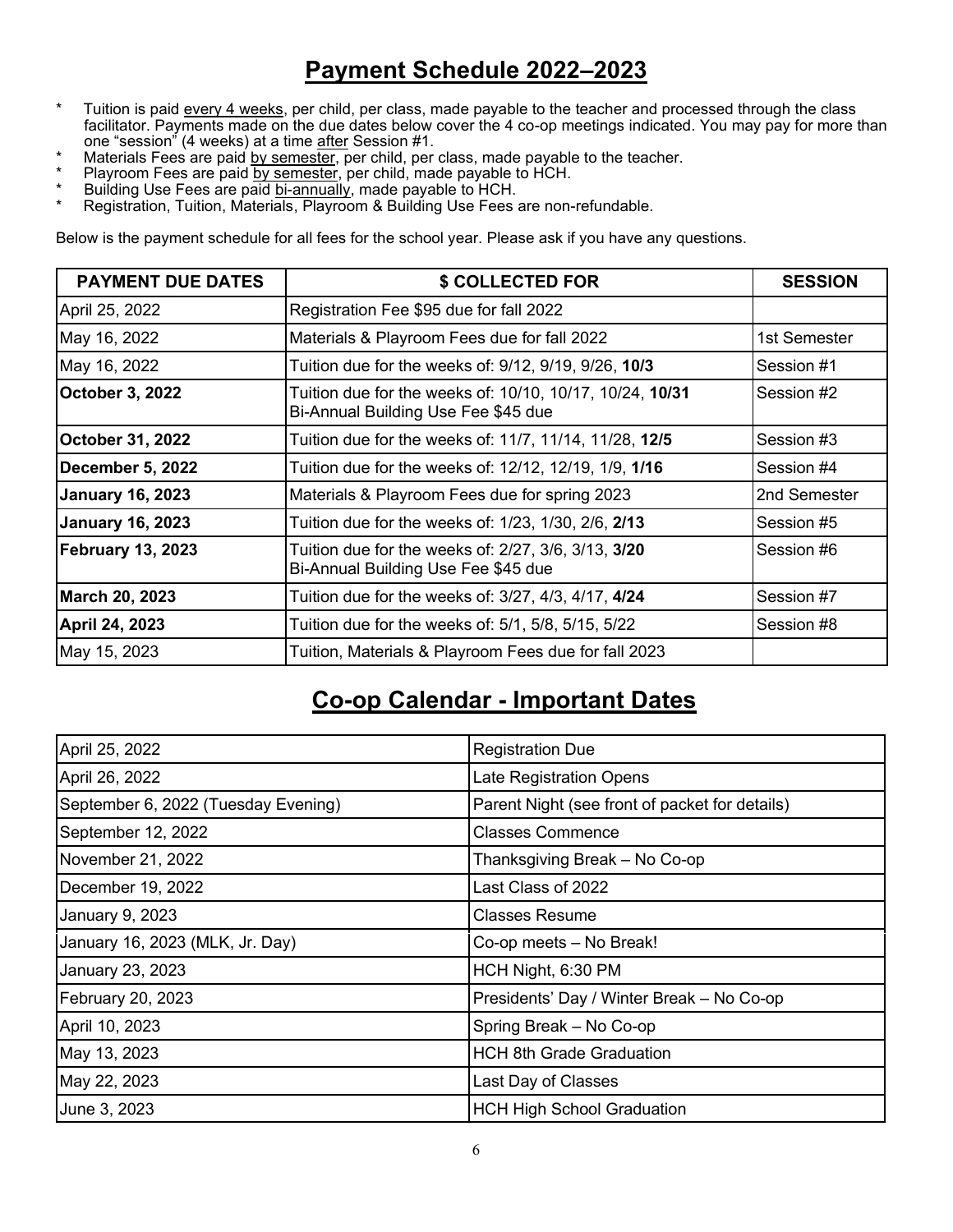## **Registration Procedures for 2022-2023**

- Read the entire packet. Fill out and submit the registration paperwork according to the following procedures. Contact an HCH Advisory Board member if you have questions.
- Registrations are due April 25th. Return the following completed forms together: *Registration Contract, Registration Form, Medical Release, Assumption of Risk, and Photo Use Agreement, along with your \$95 Registration Fee (check or money order ONLY - no cash).* **Registrations will not be accepted unless all paperwork is complete and both parents/guardians have signed all forms**.
- Late registration begins April 26th. Classes will be filled on a first come, first served basis for late registrations received.
- If you are mailing your registration, send to: Harbor Christian Homeschool, c/o Kirsten Kilcup, 2923 87th Street Ct. NW, Gig Harbor, WA 98332.
- Although we will be meeting at Discovery Baptist Church starting September 2022, class lists will be posted at our current location: Fox Island Alliance Church, 655 6th Avenue, Fox Island on May 2nd & May 9th, from **9:00 AM - 1:00 PM**, in the Lobby (lower-level entry). You must come to HCH on one of these dates to verify whether your child has a spot in the class(es) you selected, and to secure the class(es) you want.
- To secure your child's place in his/her class(es), **submit 1st month's Tuition and Materials Fees by 1pm on May 16th** (made payable to the **teacher**). **1st semester Playroom Fees** are made payable to HCH. Write one check, per student, per class *(check or money order ONLY - no cash will be accepted at this time).*
- Any spots not secured will be offered to those on waiting lists and new registrants after May 16th.

## **Instructions for Completing the** *Registration Form*

- Check your preferred job choice(s). We will try to accommodate your requests but cannot guarantee placement.
- Complete one registration box for each child you are registering, including preschoolers and babies. Make extra copies if needed. Return the entire sheet, even if you only use one box.
- All children must be registered for Study Hall, Playroom or Nursery for any period they are not attending a class. **All children attending the co-op must be registered**.
- **Do not register for a period if it will be difficult to be on time!** Lateness is disruptive to the entire co-op. Students who are continually late for a class will be asked to drop that class.
- You may **not** pick a 2nd choice class **and** be on a waiting list for your 1st choice. If you prefer your child to be placed on the waiting list for your 1st choice class, mark "**wait**" in the 2nd choice slot for that period. Students on waiting lists will be in Study Hall or Playroom that period until a class slot opens.
- Classes are filled on a lottery basis. We cannot guarantee you will get the classes you request.
- Everyone will facilitate at least one class. Most will facilitate more than one. Indicate all classes that you prefer to facilitate by writing "**yes**" in the "**Facilitate?**" box for the appropriate classes. Each class will have a facilitator. Please understand that requesting to be the facilitator for a class does not automatically put you in that position. (See page 8 for facilitating responsibilities.)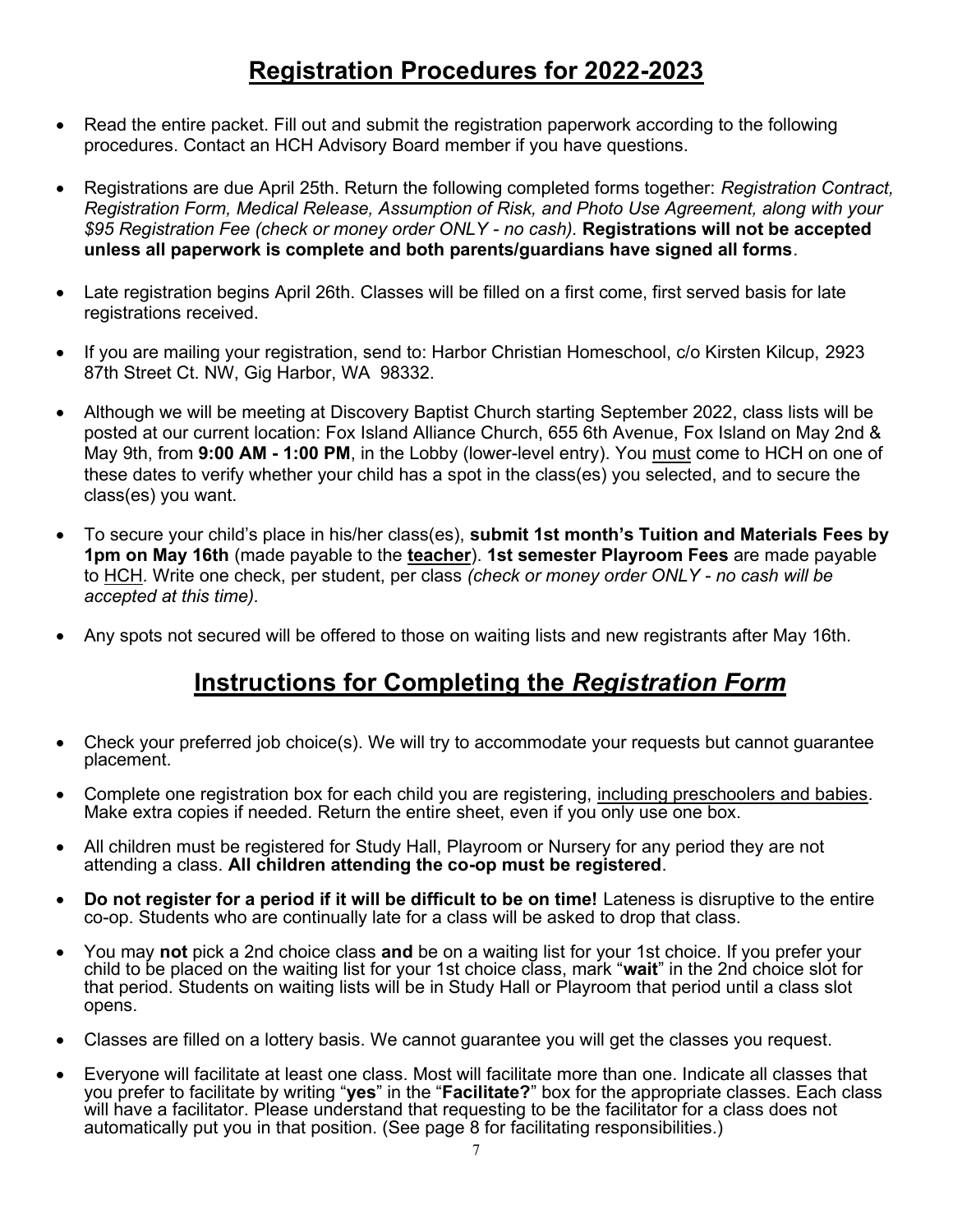### **General Class Information**

**Class Requirements:** Be sure to check age requirements and prerequisites before registering your child(ren) for a class. Students must meet the minimum age requirement as stated in the class description by September 30th of the school year. Teachers may not make an age exception to the age requirement established in the description. Students that are inappropriately registered for a class will be placed in Study Hall or Playroom for that period. Please read class descriptions carefully to be sure your child is able to handle the cumulative homework and requirements of all the classes you choose. Teachers reserve the right to ask those students not fully participating in class to drop that class.

**Drop Off Program:** This is a program designed for students ages 12+ that allows attendance at HCH without a parent. It requires a 1-hour job at co-op and is based on a completed application, interview, and Board approval. Please see a Board member for more information and an application for this limited program.

**Occupational Credit:** This program is for ages 13+ and is a teacher and Board approved position. It allows students to work in a classroom or perform other jobs at HCH in order to earn occupational credit hours. Please see a Board member for more information and an application.

**Class Size:** Class size maximum is 12 students, unless otherwise approved by the Board. If classes do not meet the required minimum students, teachers reserve the right to close the class. If a class is closed, Tuition and Materials Fees for sessions not taught will be refunded.

**Teachers:** Teachers determine the course content and materials. All teachers must be in agreement with the HCH Mission Statement and Statement of Faith. Teachers are not employed by HCH but are employed and paid by the families that have a student attending their class(es). If a teacher is unable to come to class, the facilitator will be responsible for teaching. Tuition will not be refunded.

**Facilitators:** Class facilitators assist the teachers, by recording and distributing Tuition and Materials Fees to their teachers, taking attendance, assisting in classroom/behavior management, and filling in as teacher in the teacher's absence.

**Materials Fee:** The Materials Fee listed is for the items teachers purchase for the class or individual students. Since many teachers order their supplies early, late registrants may be responsible for purchasing textbooks and other items covered by the fee. If you are asked to purchase your student's class materials, your fee will be prorated. If you purchase textbooks, please check that you are buying the correct edition.

**Supplies Required:** These are the supplies the student is responsible for bringing to class each week. Students should come prepared with **ALL** required supplies on the first day of co-op, marked with their name. Students regularly coming to class without their supplies or homework may be sent to Study Hall or asked to drop the class.

**Class Adds and Drops:** Changes that require dropping one class to add another may only be made until the 4th Monday of co-op and require a request in writing by filling out the "Request to Add/Drop" form. The change must be approved by the Board and the teacher in advance of the requested change date. A class can be dropped at any time, but also requires filling out the add/drop form. Students who drop a class after the 4th Monday will be registered for Study Hall.

**Nursery/Playroom:** These rooms are available during the hours you are registered at HCH and are to be used when your children are not in a regular class. Nursery is for birth to approximately 18 months (no charge). Playroom is for approximately 18 months to 4 yrs. A Playroom Semester Fee of \$15 will cover materials for activities and is a per child charge. These rooms will be closed during lunch time. If you have a child(ren) in the Nursery or Playroom, it is likely that you will be placed in one of these rooms as one of your job assignments.

**Study Hall:** Study Hall is for children who can read, study, or work on their own assignments quietly. The foyer is designated for parents only who have free time.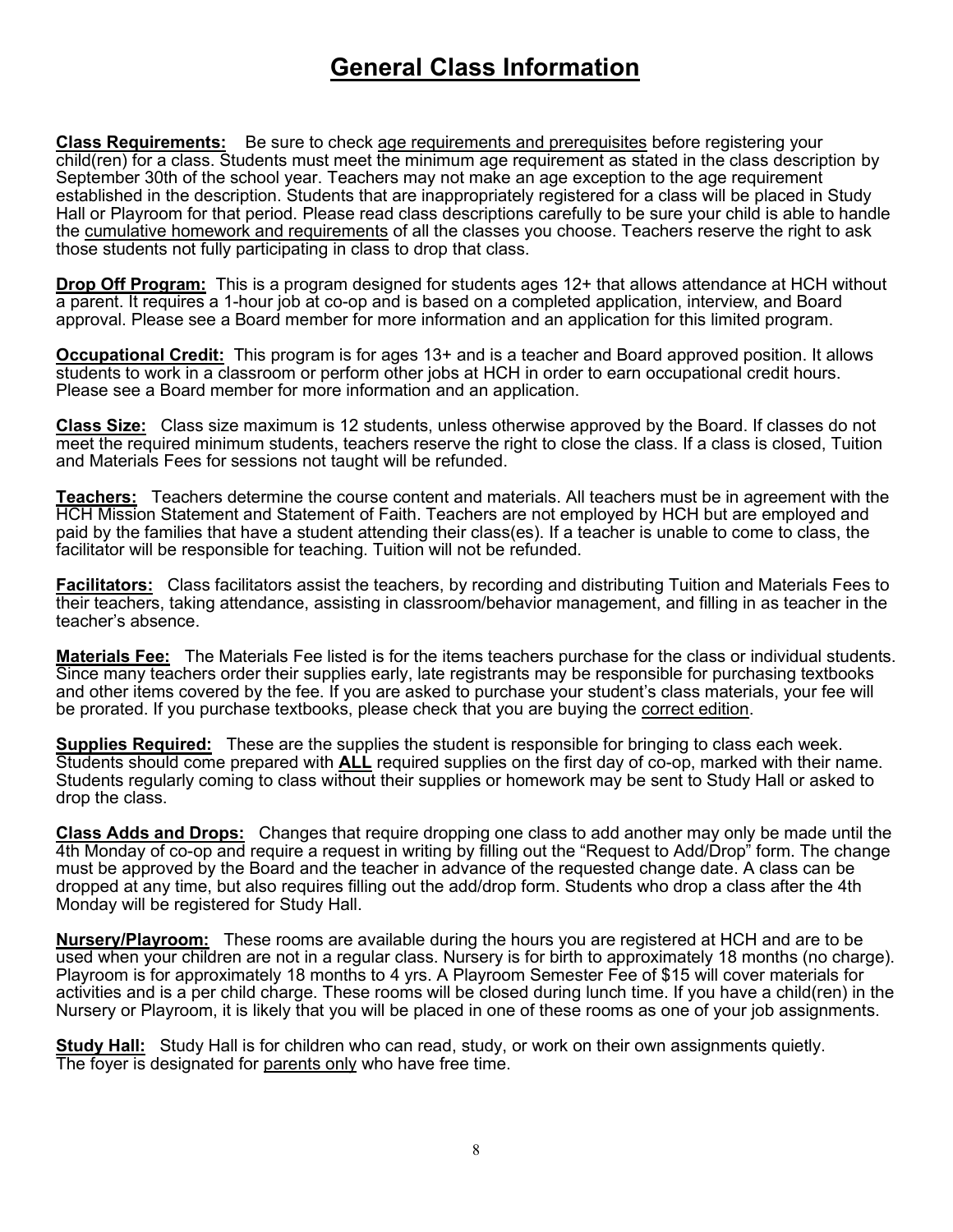# *HCH Co-op Classes 2022-2023*

Classes begin 9/12/2022 and end 5/22/2023 Check the website throughout the year for the most current class schedule. www.harborchristianhomeschool.org

| 1st Period 9:00 - 10:00                                                                                                                                                                                             | 1st Period 9:00 - 10:00 continued                                                                                                                                                                                       |  |  |
|---------------------------------------------------------------------------------------------------------------------------------------------------------------------------------------------------------------------|-------------------------------------------------------------------------------------------------------------------------------------------------------------------------------------------------------------------------|--|--|
|                                                                                                                                                                                                                     |                                                                                                                                                                                                                         |  |  |
| <u>Preschool Play P. 1</u>                                                                                                                                                                                          | <b>Connoisseur Kids</b>                                                                                                                                                                                                 |  |  |
| Teacher: Linley Schmidt                                                                                                                                                                                             | Teacher: Lisa Choate                                                                                                                                                                                                    |  |  |
| Age: 3-4                                                                                                                                                                                                            | Age: 11-13                                                                                                                                                                                                              |  |  |
| Tuition: \$5                                                                                                                                                                                                        | Prerequisite: must be able to read and write and follow directions                                                                                                                                                      |  |  |
| Materials Fee: \$10 per semester                                                                                                                                                                                    | Tuition: \$5                                                                                                                                                                                                            |  |  |
| <b>Supplies Required:</b> water bottle                                                                                                                                                                              | Materials Fee: \$15 per semester                                                                                                                                                                                        |  |  |
| Class Size: Minimum 4, Maximum 12                                                                                                                                                                                   | <b>Supplies Required:</b> purchase book from Amazon, Connoisseur                                                                                                                                                        |  |  |
| <b>Description:</b> Come play and learn with friends! Each day will                                                                                                                                                 | Kids by Jennifer L. Scott (ISBN-13: 978-1452179193) (don't forget                                                                                                                                                       |  |  |
| include circle time, art, songs, stories, snack, sensory play, and                                                                                                                                                  | to order "used" if available!), paper, pen/pencils                                                                                                                                                                      |  |  |
| physical activity (outside if weather permits).                                                                                                                                                                     | Class Size: Minimum 4, Maximum 12                                                                                                                                                                                       |  |  |
| <u>Story Time and Craft</u><br>Teacher: Brittani Simpson                                                                                                                                                            | <b>Description:</b> What is Connoisseur Kids? A playful take on<br>manners and being a good global citizen. Parents and children<br>work together to read about a wide range of topics: communication,                  |  |  |
| Age: 5-7                                                                                                                                                                                                            | table manners, tidiness, thinking of others, grooming and health.                                                                                                                                                       |  |  |
| <b>Prerequisite:</b> ability to sit quietly while listening to a story                                                                                                                                              | This is a timely guide for raising well-mannered, neat and gracious                                                                                                                                                     |  |  |
| Tuition: \$5                                                                                                                                                                                                        | children.                                                                                                                                                                                                               |  |  |
| Materials Fee: \$20 per semester                                                                                                                                                                                    | <b>Homework Requirements: 10-15 minutes of daily reading</b>                                                                                                                                                            |  |  |
| <b>Supplies Required:</b> scissors, crayons/colored pencils and a glue                                                                                                                                              | <b>Parental Commitment:</b> Parents are responsible for making sure                                                                                                                                                     |  |  |
| stick                                                                                                                                                                                                               | students complete the reading assignments.                                                                                                                                                                              |  |  |
| Class Size: Minimum 4, Maximum 12<br><b>Description:</b> Each week in this class we will read an engaging                                                                                                           | <b>Next Step Reading</b>                                                                                                                                                                                                |  |  |
| book followed by a short discussion on what positive messages we                                                                                                                                                    | Teacher: Lori Isbell                                                                                                                                                                                                    |  |  |
| can take away from our story. Afterwards we will make fun crafts                                                                                                                                                    | Age: $13+$                                                                                                                                                                                                              |  |  |
| inspired by that week's book. Snacks will also be provided.                                                                                                                                                         | <b>Prerequisite:</b> 8th grade reading level-minimum<br>Tuition: \$10                                                                                                                                                   |  |  |
| <b>Medieval History</b>                                                                                                                                                                                             | <b>Materials Fee: \$50 per semester for books</b>                                                                                                                                                                       |  |  |
| Teacher: Jill Southern                                                                                                                                                                                              | <b>Supplies Required:</b> spiral bound notebook or blank journal to take                                                                                                                                                |  |  |
| Age: $8-10$                                                                                                                                                                                                         | notes in, pen or pencil                                                                                                                                                                                                 |  |  |
| Tuition: \$5                                                                                                                                                                                                        | Class Size: Minimum 4, Maximum 12                                                                                                                                                                                       |  |  |
| Materials Fee: \$50 per semester<br><b>Supplies Required:</b> 1" 3-ring binder with 3 dividers, markers,                                                                                                            | <b>Description:</b> This advanced reading class develops skills seldom<br>taught in high school that will enable students to deeply understand,<br>evaluate, and if they choose to, apply what they are reading. Skills |  |  |
| colored pencils, pencil, eraser, scissors                                                                                                                                                                           | include pre-reading, strategies for tough spots, bulk                                                                                                                                                                   |  |  |
| Class Size: Minimum 4, Maximum 12                                                                                                                                                                                   | and in-depth reading.                                                                                                                                                                                                   |  |  |
| <b>Description:</b> Learn about the different aspects of the Medieval<br>time period- knights, kings, daily life in village, monasteries and<br>crusades. Crafts and food will be part of class (please let me know | Homework Requirements: up to 3 hours of reading a week for<br>average-paced reader plus time to write and summarize                                                                                                     |  |  |
| if almonds, cinnamon, dairy, eggs or gluten will be a problem).                                                                                                                                                     | <b>Parental Commitment:</b> Encourage your student when the going                                                                                                                                                       |  |  |
| <b>Homework Requirements: couple of art projects</b>                                                                                                                                                                | gets tough. Possibly sit and read some of the more challenging text                                                                                                                                                     |  |  |
| <b>Parental Commitment:</b> help with art projects and supply items for<br>them (should only be a couple)                                                                                                           | with them. Ask them questions and share what comes to mind for<br>you. I will share my resources and invite you to read up on this topic<br>to strengthen your reading skills and your ability to help your             |  |  |
| <b>US Geography</b><br>Teacher: Robin Nelson                                                                                                                                                                        | student if you decide to.                                                                                                                                                                                               |  |  |
| Age: 10-12                                                                                                                                                                                                          | Apologia Biology (2-hour class, 1st and 2nd Periods)                                                                                                                                                                    |  |  |
| Tuition: \$5                                                                                                                                                                                                        | Teacher: Debbi Brockman                                                                                                                                                                                                 |  |  |
| Materials Fee: 1st semester \$30, 2nd semester \$25                                                                                                                                                                 | Age: $14+$                                                                                                                                                                                                              |  |  |
| <b>Supplies Required:</b> 1" 3-ring binder, pencils, crayons, scissors                                                                                                                                              | <b>Prerequisite:</b> class contract signed by parent and student                                                                                                                                                        |  |  |
| Class Size: Minimum 4, Maximum 12                                                                                                                                                                                   | Tuition: \$40                                                                                                                                                                                                           |  |  |
| <b>Description:</b> Come along with us on an exciting journey learning                                                                                                                                              | Materials Fee: \$50 per semester                                                                                                                                                                                        |  |  |
| about the U.S.A.! From the signing of the Declaration of                                                                                                                                                            | (I will loan you a National Audubon Field Guide to the Pacific NW                                                                                                                                                       |  |  |
| Independence, to the wild west, you'll uncover all the secrets this                                                                                                                                                 | for the academic year.)                                                                                                                                                                                                 |  |  |
| nation has to offer. You'll discover the sights and sounds of all 50                                                                                                                                                | Supplies Required: Apologia's Exploring Creation with Biology,                                                                                                                                                          |  |  |
| states, including state symbols, U.S. Presidents, famous people,                                                                                                                                                    | 2nd Edition (ISBN-13: 978-1932012545), 3-ring binder with 8                                                                                                                                                             |  |  |
| landmarks, historical events, state capitals and so much more.                                                                                                                                                      | dividers, two (2) composition notebooks for labs, colored pencils,                                                                                                                                                      |  |  |
| <b>Homework Requirements: Occasional state reports. Weekly state</b><br>worksheets.                                                                                                                                 | 3x5 colored index cards, binder paper                                                                                                                                                                                   |  |  |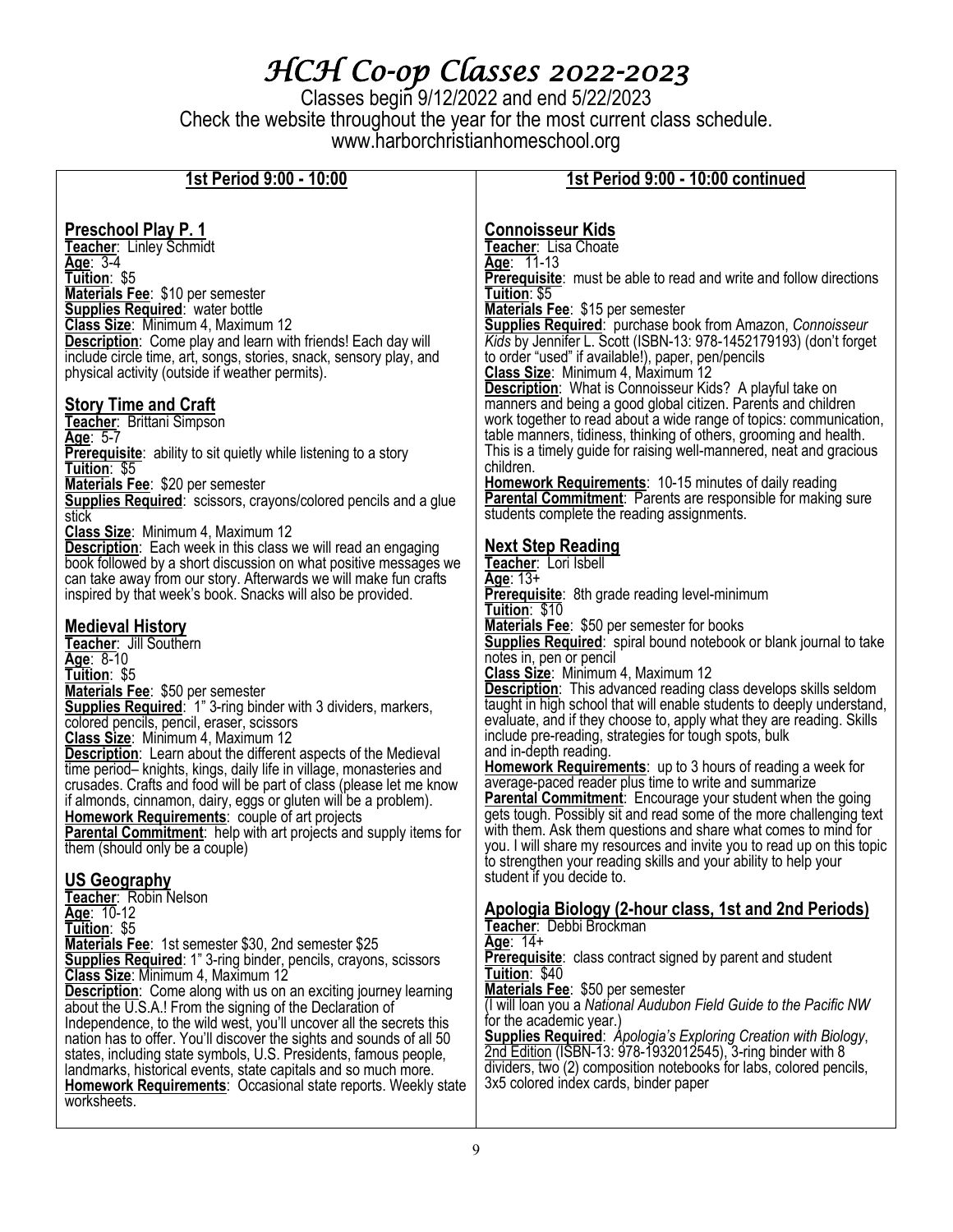#### **1st Period 9:00 - 10:00 continued**

#### **Apologia Biology continued**

**Class Size**: Minimum 4, Maximum 16

**Description**: This high school Biology course covers 16 modules in *Apologia's Exploring Creation with Biology*. Monday's class time will focus on laboratory work, demonstrations, quizzes and group discussions. Labs include classification, microscope work, slide and culture prep, introductory cytology, microbiology and genetics, as well as several dissections. My prayer is that this course helps ignite the student's interest in science from a Christian perspective, recognizing the miraculous fingerprints of God that are everywhere! Although we will cover the majority of our lab work in class, the bulk of the reading and studying will be done at home. Grades are based on tests, quizzes, lab work, homework and in-class presentations. Completion of required work is mandatory for a passing grade.

**Homework Requirements**: Students will receive a weekly assignment list that requires an estimated 7 hours of homework per week. Said homework includes module reading, comprehension questions, bi-weekly study guides and summaries, worksheets, biweekly tests, research, lab experiments and lab book write-ups. In addition, optional field trips will be made available to further enrich the Apologia curriculum. Students, you are expected to come to class with your assigned homework completed and to be prepared to participate in class discussions and activities.

**Parental Commitment:** Please ensure that your student completes assigned homework. Parents are responsible for administering module tests. The teacher will provide grading.

### **2nd Period 10:10 - 11:10**

#### **Preschool Play P. 2**

**Teacher**: Linley Schmidt **Age**: 3-4 **Tuition**: \$5 **Materials Fee**: \$10 per semester **Supplies Required**: water bottle **Class Size**: Minimum 4, Maximum 12 **Description**: Come play and learn with friends! Each day will include circle time, art, songs, stories, snack, sensory play, and physical activity (outside if weather permits).

### **P.E.**

**Teacher**: Erinn Struthers **Age**: 5-8 **Prerequisite:** ability to follow instructions and have fun **Tuition**: \$5 **Materials Fee**: 1st semester \$10, 2nd semester \$0 **Supplies Required**:Please have students wear tennis shoes, clothes they can exercise in and bring a water bottle.

**Class Size**: Minimum 4, Maximum 17

**Description:** Physical Education basics: stretching, basic introduction to exercises and lots of fun group games.

#### **2nd Period 10:10 - 11:10 continued**

#### **Apologia Jr. Anatomy & Physiology**

**Teacher**: Betsey McGuire **Age**: 9-10 **Tuition**: \$5

**Materials Fee**: \$35 per semester **Supplies Required**: Apologia text: *Exploring Creation with Human Anatomy and Physiology* (ISBN-13: 978-1935495147), and the accompanying *Notebooking Journal* (ISBN-13:978-1935495154) (**not** the Jr. Notebook)**,** colored pencils, pencils **Class Size**: Minimum 4, Maximum 12

**Description**: The goal for this course is for students to build a foundational understanding of the body systems and their parts. We will not cover the reproductive system.

**Homework Requirements**: Expect weekly chapter readings and journaling assignments (around 60 min. of homework per week). **Parental Commitment**: Parents may need to help new readers with chapter readings. Alternatively, audio versions of the text may be used in addition to the textbook (this is also super great for bedtime listening for extra retention!).

#### **Creative Skits & Drama Games**

**Teacher**: Cindy Staub **Age**: 10-12 **Tuition**: \$10 **Materials Fee**: \$25 per semester

**Supplies Required:** a spiral notebook with a pocket or paper and a folder to keep papers in

**Class Size**: Minimum 6, Maximum 12

**Description:** A fun class to encourage creativity and teamwork! The main objective is to use imagination and build confidence with drama. We will explore fun activities, such as improv and theater games to gain confidence and learn to perform. We will write our own skits individually and as a group, learn some theater terms, and practice enunciation and projection. The most rewarding part of the class is when the students work together to create a skit to perform for an audience. Each student is encouraged to create their own characters and perform however they feel comfortable on stage, so even a timid student will enjoy this class.

**Homework Requirements**: When assigned: brainstorm to help create a skit, look for props and costumes, and memorize lines before a performance.

**Parental Commitment**: possible help with costumes, encourage student to practice lines before a performance

**C.S. Lewis Teacher**: Jill Southern **Age**: 11-13 **Tuition**: \$10 **Materials Fee**: \$15 per semester **Supplies Required**: books 1-7 of *the Narnia* series (ISBN-13: 978- 0062690579), and *Screwtape Letters* by C.S. Lewis (ISBN-13: 978- 0060652937), 1" 3-ring binder, writing paper, pencil, colored pencils **Class Size**: Minimum 4, Maximum 12 **Description**: An interactive and lively view of C.S. Lewis' *Narnia*  series and *Screwtape Letters*. We will be reading and discussing the books, learning about Lewis' life and what was happening during that time period. Turkish Delight anyone? **Homework Requirements: Read assigned chapters (typically** around 5 chapters per week) and do projects **Parental Commitment**: Make sure they read material and have completed assigned projects.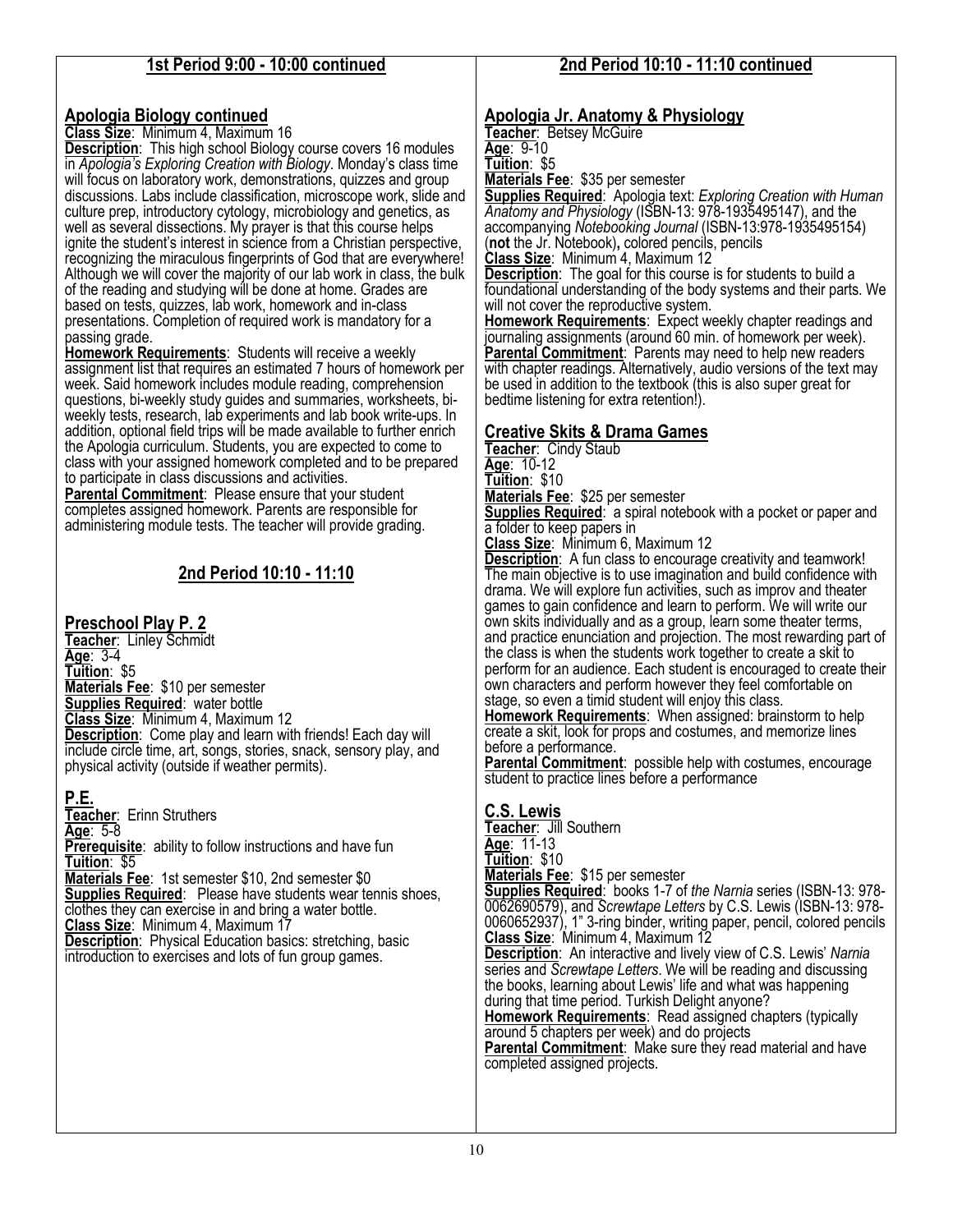| 2nd Period 10:10 - 11:10 continued                                                                                                                                                                                                                                                                                                                                                                                                                                                                                                                                                                                                                                                                                                                                                                                                                                                                                                                                                                                                                                                                                                                                                                                                                                                                                                                                                                 | 3rd Period 11:20 - 12:20 continued                                                                                                                                                                                                                                                                                                                                                                                                                                                                                                                                                                                                                                                                                                                                                                                                                                                                                                                                                                                                                                                                                                 |
|----------------------------------------------------------------------------------------------------------------------------------------------------------------------------------------------------------------------------------------------------------------------------------------------------------------------------------------------------------------------------------------------------------------------------------------------------------------------------------------------------------------------------------------------------------------------------------------------------------------------------------------------------------------------------------------------------------------------------------------------------------------------------------------------------------------------------------------------------------------------------------------------------------------------------------------------------------------------------------------------------------------------------------------------------------------------------------------------------------------------------------------------------------------------------------------------------------------------------------------------------------------------------------------------------------------------------------------------------------------------------------------------------|------------------------------------------------------------------------------------------------------------------------------------------------------------------------------------------------------------------------------------------------------------------------------------------------------------------------------------------------------------------------------------------------------------------------------------------------------------------------------------------------------------------------------------------------------------------------------------------------------------------------------------------------------------------------------------------------------------------------------------------------------------------------------------------------------------------------------------------------------------------------------------------------------------------------------------------------------------------------------------------------------------------------------------------------------------------------------------------------------------------------------------|
| <b>Science in the Kitchen</b><br>Teacher: Jeremy Isbell<br>Age: 13+<br>Tuition: \$10<br>Materials Fee: \$65 per semester<br>Class Size: Minimum 4, Maximum 10<br><b>Description:</b> Sociologists tell us that civilization began around the<br>cook fire. As humans, we are the only creatures that use fire to<br>prepare our food. We are going to explore the methods that we use<br>to convert the "undelicious" into the delicious and understand why<br>they work the way they do. From bread making to preserving<br>methods, and understanding the chemical reactions of leavening to<br>Maillard reactions, we can use the tools we have to create the<br>foods we love to eat. We believe cooking should be fun, rewarding<br>and interesting. If we ever want to move our society away from fast<br>food, we need to get our kids in the kitchen.<br><b>Homework Requirements:</b> There will be some kitchen tasks,<br>cooking & journaling to be done at home.<br><b>Parental Commitment:</b> You need to allow your student to do<br>some cooking at home and then have the family rate how they did.<br>Apologia Biology (see description in 1st Period)                                                                                                                                                                                                                           | <u>Apologia Jr. Anatomy &amp; Physiology</u><br>Teacher: Betsey McGuire<br>Age: 7-8<br>Tuition: \$5<br>Materials Fee: \$35 per semester<br><b>Supplies Required:</b> Apologia text: Exploring Creation with Human<br>Anatomy and Physiology (ISBN-13: 978-1935495147), colored<br>pencils, pencils<br>Class Size: Minimum 4, Maximum 12<br><b>Description:</b> The goal of this course is for students to build a<br>foundational understanding of the body systems and their parts. We<br>will not cover the reproductive system.<br><b>Homework Requirements:</b> Expect weekly worksheets for memory<br>practice. These will be simple and take only 5 to 10 minutes.<br>Reading will be assigned weekly from the text (30 to 60 min.).<br><b>Parental Commitment:</b> Parents will need to help beginner readers<br>with weekly text reading. Alternately, audio versions of the text may<br>be used in addition to the textbook (this is also great for<br>bedtime/coloring time listening for extra retention!).<br>K'nex Builder Science: Simple Machines and Beyond<br>Teacher: Rikkie Sanders<br>Age: 8-9<br>Tuition: \$5 |
| 3rd Period 11:20-12:20<br><u>Preschool Play P. 3</u>                                                                                                                                                                                                                                                                                                                                                                                                                                                                                                                                                                                                                                                                                                                                                                                                                                                                                                                                                                                                                                                                                                                                                                                                                                                                                                                                               | Materials Fee: \$40 per semester<br>Class Size: Minimum 4, Maximum 12<br><b>Description:</b> Come explore simple machines as we build and<br>create with K'nex. This class will be a mixture of hands-on science<br>and other aspects of STEM. Through building and activities,<br>students experience first-hand how a wheel and axle work together,                                                                                                                                                                                                                                                                                                                                                                                                                                                                                                                                                                                                                                                                                                                                                                              |
| Teacher: Linley Schmidt<br>Age: $3-4$<br>Tuition: \$5<br>Materials Fee: \$10 per semester<br><b>Supplies Required:</b> water bottle<br>Class Size: Minimum 4, Maximum 12<br>Description: Come play and learn with friends! Each day will<br>include circle time, art, songs, stories, snack, sensory play, and<br>physical activity (outside if weather permits).<br><b>Hands on Science</b><br>Feacher: Erinn Struthers<br><u>Age</u> : 4-6<br><b>Prerequisite:</b> must be able to follow instruction for safety during<br>experiments<br>Tuition: \$5<br>Materials Fee: 1st semester \$35, 2nd semester \$20<br><b>Supplies Required:</b> 1 wide-ruled spiral notebook, colored pencils<br>or crayons, pencil and pencil sharpener, scissors and safety<br>glasses on experiment days<br>Class Size: Minimum 4, Maximum 10<br><b>Description:</b> In this class we will be introducing basic concepts of<br>different sciences including, biology, botany, zoology and<br>chemistry. We will do lots of fun experiments and learn how to be<br>good scientists, make good observations and start to learn about<br>the scientific method. We will learn about God's amazing world!<br><b>Homework Requirements:</b> Some experiments may be taken<br>home to observe over the week.<br>Parental Commitment: Help your student with observations and<br>be able to bring items needed for class. | basic gears and pulleys, sustainable energy and much more.<br><b>Intro to American Sign Language</b><br>Teacher: Robin Nelson<br>Age: 10-12<br><b>Prerequisite:</b> ability to read and write, basic knowledge of<br>sentence structure<br>Tuition: \$5<br>Materials Fee: 1st semester \$25, 2nd semester \$20<br><b>Supplies Required: Pencil, crayons, scissors</b><br>Class Size: Minimum 4, Maximum 12<br><b>Description:</b> In this class your child will learn the basic structure of<br>ASL and Deaf culture through activities, games, songs, stories, etc.<br>It will be a fun introduction to ASL vocabulary, ASL sentence<br>structure, and fingerspelling. Students will also learn how to use<br>facial grammar, expressive and receptive skills to communicate in<br>ASL.<br><b>Homework Requirements: Practice fingerspelling and ASL</b><br>vocabulary learned in class. Occasional worksheets. Internet<br>access will be required in order to access vocabulary lists.<br><b>Parental Commitment:</b> Encourage your child and be a practice<br>partner for him/her.                                            |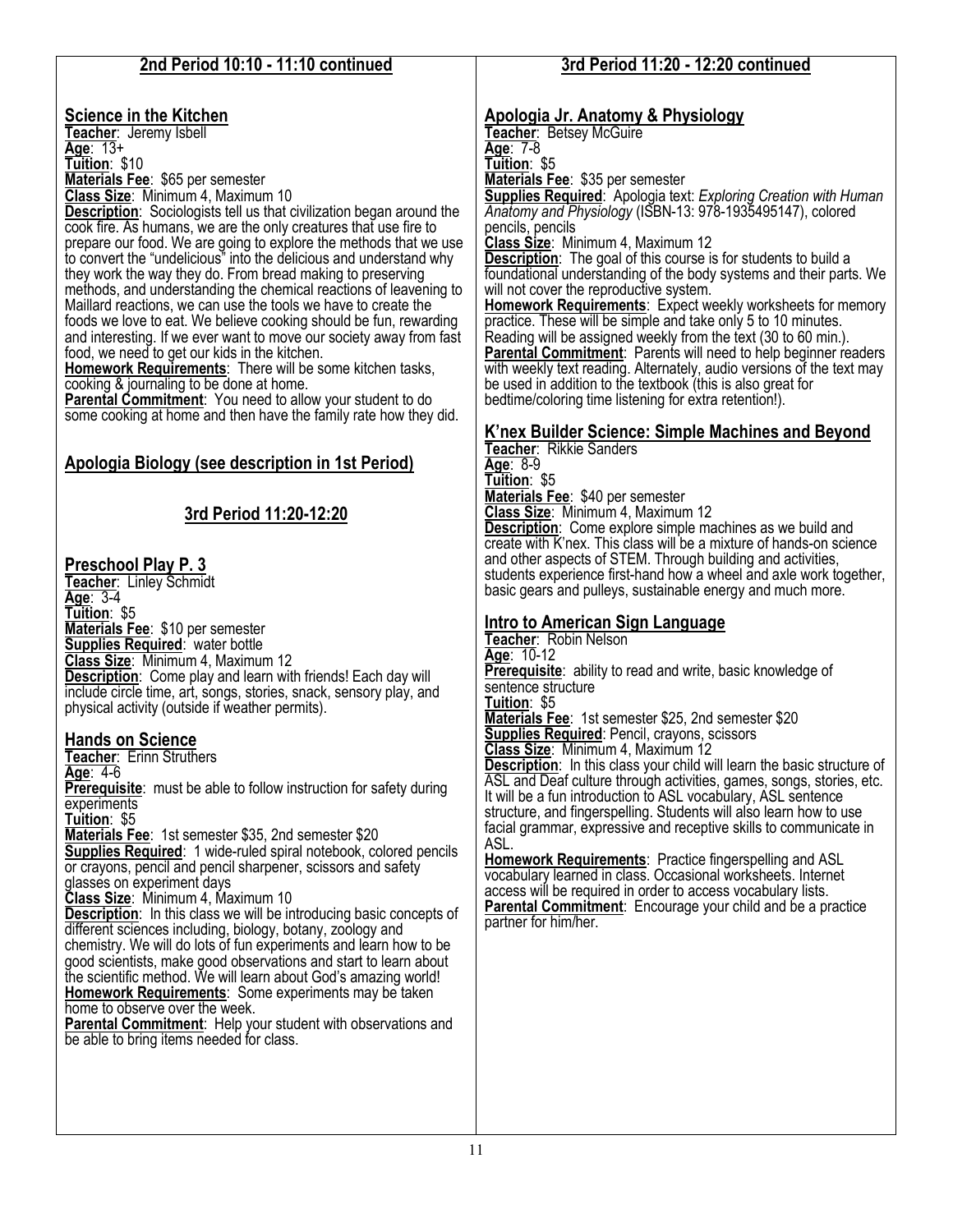| 3rd Period 11:20 - 12:20 continued                                                                                                                                                                                                                                                                                                                                                                                                                                                                                                                                                                                                                                                                                                                                                                                                                                                                                                                                                                                                                                                                                                                                                                                                                                                                                                       | 4th Period 12:55-1:55                                                                                                                                                                                                                                                                                                                                                                                                                                                                                                                                                                                                                                                                                                                                                                                                                                                                                                                                                                                                                                                                                                                                                                                                                                                                                                                                                                                                                                                                                                                                                                                                                                                                                                                            |
|------------------------------------------------------------------------------------------------------------------------------------------------------------------------------------------------------------------------------------------------------------------------------------------------------------------------------------------------------------------------------------------------------------------------------------------------------------------------------------------------------------------------------------------------------------------------------------------------------------------------------------------------------------------------------------------------------------------------------------------------------------------------------------------------------------------------------------------------------------------------------------------------------------------------------------------------------------------------------------------------------------------------------------------------------------------------------------------------------------------------------------------------------------------------------------------------------------------------------------------------------------------------------------------------------------------------------------------|--------------------------------------------------------------------------------------------------------------------------------------------------------------------------------------------------------------------------------------------------------------------------------------------------------------------------------------------------------------------------------------------------------------------------------------------------------------------------------------------------------------------------------------------------------------------------------------------------------------------------------------------------------------------------------------------------------------------------------------------------------------------------------------------------------------------------------------------------------------------------------------------------------------------------------------------------------------------------------------------------------------------------------------------------------------------------------------------------------------------------------------------------------------------------------------------------------------------------------------------------------------------------------------------------------------------------------------------------------------------------------------------------------------------------------------------------------------------------------------------------------------------------------------------------------------------------------------------------------------------------------------------------------------------------------------------------------------------------------------------------|
|                                                                                                                                                                                                                                                                                                                                                                                                                                                                                                                                                                                                                                                                                                                                                                                                                                                                                                                                                                                                                                                                                                                                                                                                                                                                                                                                          |                                                                                                                                                                                                                                                                                                                                                                                                                                                                                                                                                                                                                                                                                                                                                                                                                                                                                                                                                                                                                                                                                                                                                                                                                                                                                                                                                                                                                                                                                                                                                                                                                                                                                                                                                  |
| P.E. & Nutrition 101<br>Teacher: Liesl Travis<br>Age: 10-13<br>Tuition: \$5<br>Materials Fee: 1st semester \$25, 2nd semester \$0<br><b>Supplies Required:</b> shoes that are good for running, water, a coat<br>for the days we take our class outdoors<br>Class Size: Minimum 4, Maximum 15<br><b>Description:</b> This period will not just be a time to get your child's<br>energy out, it will be a time for learning new skills, sportsmanship,<br>how our bodies work, and how food affects us. I will be teaching<br>your kids several different sports and how to play them, as well as<br>just playing some familiar games to add to the fun!<br><b>Homework Requirements:</b> Occasional worksheets and some time<br>outdoors most days of the week will be highly encouraged.<br>Parental Commitment: If possible, make time during your kid's<br>school days to go outside (there's no such thing as bad weather!).<br>Also, please follow up with your kids about the topics we cover<br>each week and continue the conversation about health, movement<br>and nutrition.                                                                                                                                                                                                                                                  | <b>Story Time</b><br>Teacher: Jeremy Isbell<br>Age: $4-6$<br><b>Prerequisite:</b> ability to sit quietly and listen to a story<br>Tuition: \$0<br><b>Materials Fee:</b> There is no Materials Fee for this class.<br><b>Supplies Required:</b> favorite blanket/stuffed animal to snuggle or<br>supplies to draw or color while students listen to stories<br>Class Size: Minimum 2, Maximum 8<br><b>Description:</b> This class is meant to be a quiet and relaxing down<br>time for the wee ones. I will be reading a mix of short children's<br>books and longer books like Little House in The Big Woods and<br>The Lion, the Witch and the Wardrobe. The kids are welcome to<br>snuggle their favorite blanket or stuffed animal and listen or nap. If<br>they need to do something while they listen, they are welcome to<br>draw or color as long as it doesn't become disruptive and keep the<br>other kids from enjoying the story.<br>Parental Commitment: If your child does not like to sit and listen<br>to stories, please do not sign them up for this class.                                                                                                                                                                                                                                                                                                                                                                                                                                                                                                                                                                                                                                                                     |
| Latin I<br>Teacher: Enriko Stigter<br>Age: $13+$<br>Tuition: \$5<br>Materials Fee: \$10 per semester<br><b>Supplies Required:</b> Please purchase and bring a copy of our<br>primary textbook (cost approximately \$30): Lingua Latina per se<br>Illustrata, Pars I: Familia Romana (Latin Edition), Second Edition by<br>Hans H. Ørberg (ISBN-13: 978-1585104208 also listed as<br>ISBN-10: 1585104205), notebook and pen<br>Class Size: Minimum 4, Maximum 12<br><b>Description:</b> In this class, we will dive into the Latin language.<br>While most textbooks require students to memorize lists of words<br>and translate sentences into English, this class is different. We will<br>learn Latin the fun way; by immersion, reading the language, and<br>starting to think in Latin. This class will cover half of the textbook.<br>The second half of the book will be covered next school year in<br>Latin II.<br><b>Homework Requirements:</b> The only way to master a language is<br>by spending time engaging with it. Students will need to read and<br>re-read the chapter we are in, at least once per day, for at least five<br>days a week. This should take about 15-30 minutes. They will also<br>need to complete short tests at home.<br>Parental Commitment: Encourage the students to complete the<br>homework. | <b>Math Games</b><br>Teacher: Nicole Joy<br>Age: 5-7<br><b>Prerequisite:</b> Students must be able to count to ten.<br>Tuition: \$5<br><b>Materials Fee: 1st semester \$20, 2nd semester \$10</b><br>Class Size: Minimum 4, Maximum 12<br><b>Description:</b> In this class, students will practice their math and<br>social skills through games. Each class will begin with a math facts<br>workbook. After the workbook time, students will play games in<br>small groups or as a class. At the end of each class period, the<br>students will have the opportunity to purchase small candies and<br>toys using play money.<br><b>Culinary Kids</b><br>Teacher: Jen Horton<br>Age: 8-10<br>Tuition: \$10<br>Materials Fee: 1st semester \$65, 2nd semester \$60<br><b>Supplies Required: an apron</b><br>Class Size: Minimum 5, Maximum 12<br><b>Description:</b> Calling all kids with an "inner chef": Culinary kids is a<br>fun cooking class where we'll learn how to use a wide variety of<br>kitchen tools and gadgets, along with good habits in the kitchen.<br>Easy to make, fun, hands-on recipes will be our focus. Tacos, chili,<br>granola bars, caramel popcorn and many other fun recipes will be<br>collected throughout the course in a Culinary Kids recipe book<br>illustrated by each chef to take home at the end of the year.<br>Parental Commitment: Encourage and assist your child in<br>replicating their favorite recipes at home. Additionally, if there are<br>any allergies/food concerns, please contact me as soon as possible.<br>I am willing to make variations in the recipes to accommodate<br>children with special food needs, however, help with ingredients or<br>an additional fee may be required. |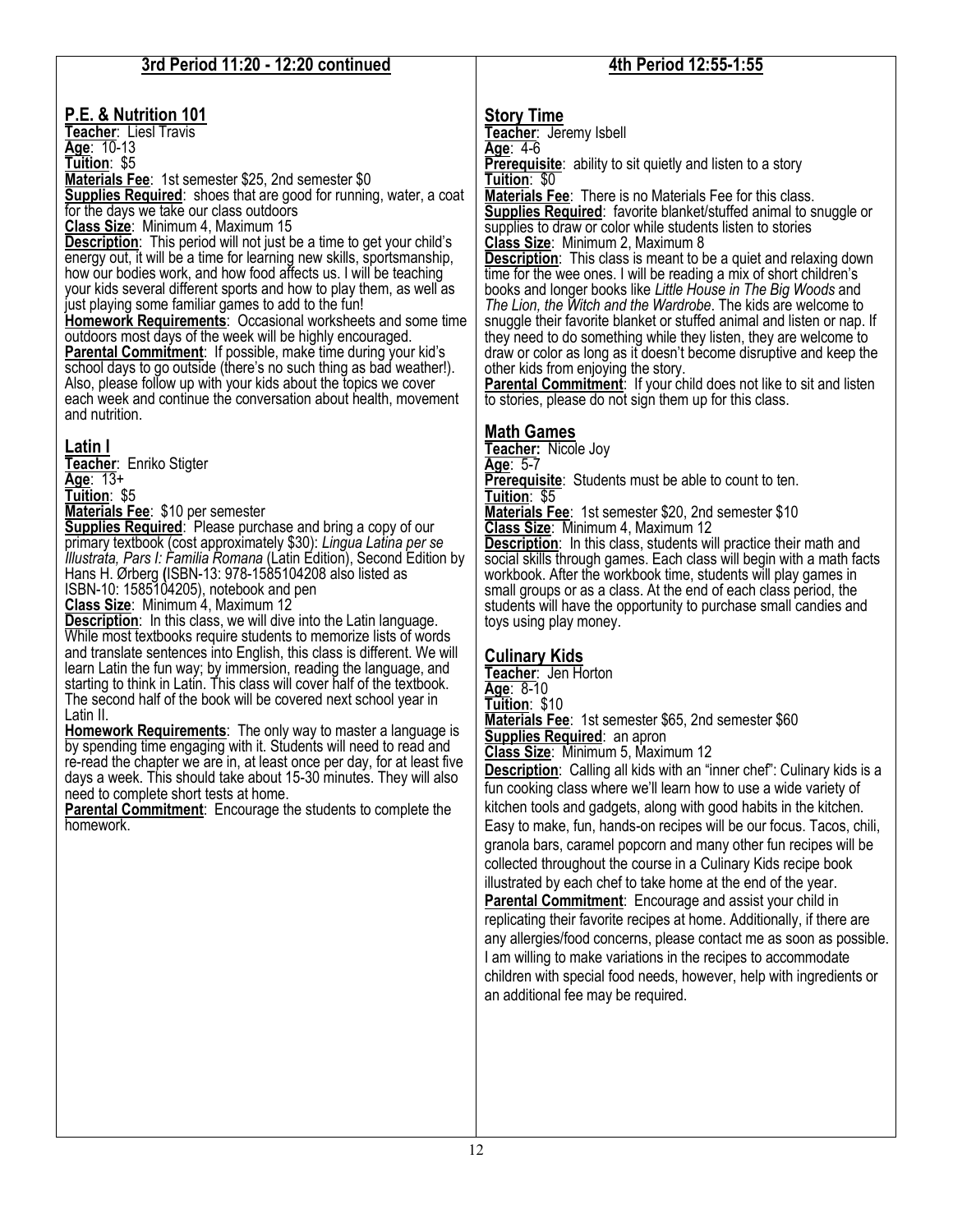| 4th Period 12:55-1:55 continued                                                                                                                                                                                                                                                                                                                                                                                                                                                                                                                                                                                                                                                                                                                                                                                                                                                                                                                                                                                                                                                                                                                                                                                                                                                                                                                                                                                                                                                                                                                                                                                                                                                                                                                                                                                                                                                                                                                                                                                                                                                                                                                                                                                                                                                                                                                                                                                                                                                                                                                                                                                                                                                                                                                                                                                                                                                                                                                                                                                                                                                                                                                                                                                                                                                                                                                 | 4th Period 12:55-1:55 continued                                                                                                                                                                                                                                                                                                                                                                                                                                                                                                                                                                                                                                                                                                                                                                                                                                                                                                                                                                                                                                                                                                                                                                                                                                                                                                                                                                                                                                                                                                                                                                                                                                                                                                                                                                                                                                                                                                                                                                                                                                                                                                                                                                                                                                                                                                                                                                                                                                                                                                                                                                                                                                                                                                                                                                                                                                                                                                                                                                                                                                                                                                                                                                                                                                                                                                                                               |
|-------------------------------------------------------------------------------------------------------------------------------------------------------------------------------------------------------------------------------------------------------------------------------------------------------------------------------------------------------------------------------------------------------------------------------------------------------------------------------------------------------------------------------------------------------------------------------------------------------------------------------------------------------------------------------------------------------------------------------------------------------------------------------------------------------------------------------------------------------------------------------------------------------------------------------------------------------------------------------------------------------------------------------------------------------------------------------------------------------------------------------------------------------------------------------------------------------------------------------------------------------------------------------------------------------------------------------------------------------------------------------------------------------------------------------------------------------------------------------------------------------------------------------------------------------------------------------------------------------------------------------------------------------------------------------------------------------------------------------------------------------------------------------------------------------------------------------------------------------------------------------------------------------------------------------------------------------------------------------------------------------------------------------------------------------------------------------------------------------------------------------------------------------------------------------------------------------------------------------------------------------------------------------------------------------------------------------------------------------------------------------------------------------------------------------------------------------------------------------------------------------------------------------------------------------------------------------------------------------------------------------------------------------------------------------------------------------------------------------------------------------------------------------------------------------------------------------------------------------------------------------------------------------------------------------------------------------------------------------------------------------------------------------------------------------------------------------------------------------------------------------------------------------------------------------------------------------------------------------------------------------------------------------------------------------------------------------------------------|-------------------------------------------------------------------------------------------------------------------------------------------------------------------------------------------------------------------------------------------------------------------------------------------------------------------------------------------------------------------------------------------------------------------------------------------------------------------------------------------------------------------------------------------------------------------------------------------------------------------------------------------------------------------------------------------------------------------------------------------------------------------------------------------------------------------------------------------------------------------------------------------------------------------------------------------------------------------------------------------------------------------------------------------------------------------------------------------------------------------------------------------------------------------------------------------------------------------------------------------------------------------------------------------------------------------------------------------------------------------------------------------------------------------------------------------------------------------------------------------------------------------------------------------------------------------------------------------------------------------------------------------------------------------------------------------------------------------------------------------------------------------------------------------------------------------------------------------------------------------------------------------------------------------------------------------------------------------------------------------------------------------------------------------------------------------------------------------------------------------------------------------------------------------------------------------------------------------------------------------------------------------------------------------------------------------------------------------------------------------------------------------------------------------------------------------------------------------------------------------------------------------------------------------------------------------------------------------------------------------------------------------------------------------------------------------------------------------------------------------------------------------------------------------------------------------------------------------------------------------------------------------------------------------------------------------------------------------------------------------------------------------------------------------------------------------------------------------------------------------------------------------------------------------------------------------------------------------------------------------------------------------------------------------------------------------------------------------------------------------------------|
| <u>Apologia Jr. Botany</u><br>Teacher: Kirsten Kilcup<br>Age: 10-11<br><b>Prerequisite:</b> Ability to follow instructions. If reading is challenging,<br>talk with teacher about accommodations.<br>Tuition: \$10<br>Materials Fee: \$20 per semester PLUS a one-time book fee of \$40<br><b>Supplies Required:</b> Please bring your textbook, notebook and<br>pencil each week.<br>Class Size: Minimum 4, Maximum 12<br><b>Description:</b> Let's learn all about plants– what their parts are, how<br>they function, and why it even matters! This course has lots of fun,<br>hands-on activities, including nature journaling and garden planning<br>and planting. Most activities will be done in class.<br><b>Homework Requirements:</b> weekly reading, an occasional activity<br>(about an hour a week)<br><b>Parental Commitment:</b> Make sure weekly reading is completed<br>prior to class, and ask your child to tell you about the in-class<br>activities.<br><b>From Athens to Zeus: Ancient Greek History</b><br>Teacher: Alisa Stigter<br>Age: 11-13<br>Tuition: \$5<br>Materials Fee: 1st semester \$15, 2nd semester \$30<br><b>Supplies Required:</b> pencils, pen, 3-ring binder, notebook paper<br>and access to internet at home for occasional research<br>Class Size: Minimum 4, Maximum 12<br><b>Description:</b> Get ready to dive into the fascinating world of the<br>ancient Greeks! Following a timeline starting around 2000 BC and<br>ending with the rise of the Romans, students will explore the<br>politics, philosophy and culture of the ancient Greek world and how<br>it affects us today. Hands on and interactive activities will make this<br>period of history come alive!<br><b>Homework Requirements:</b> Occasional reading will be needed<br>during the week, and we will have several research projects<br>throughout the school year.<br><b>Parental Commitment:</b> Encourage and help students to complete<br>any homework or research that is assigned.<br><b>Apologia General Science</b><br>Teacher: Jenny Zecher<br>$\overline{Age}$ : 12-13<br>Tuition: \$10<br>Materials Fee: 1st semester \$40, PLUS a one-time book fee of<br>\$146 for Apologia Exploring Creation with General Science, 3rd<br>Edition. Book fee includes Student Notebook and Solutions and<br>Tests Manual. 2nd semester: \$20<br>Supplies Required: Bring to class EACH WEEK: your Student<br>Notebook, a 2" 3-ring binder with 5-tab dividers, paper, pencil,<br>colored pencils, 3x5 index cards for vocabulary words.<br>Class Size: Minimum 4, Maximum 12<br><b>Description:</b> Apologia's General Science is an introduction to<br>broad topics, including the history of science, the scientific method,<br>simple machines, geology, archaeology, earth sciences and<br>biology. Hands-on experiments in class introduce scientific<br>principles, provide practical experience and emphasize how to<br>record and report data. Testimonies from modern-day scientists<br>who interpret data through a Christian worldview are an integral part<br>of this curriculum. Explore, observe and learn to see God's hand in<br>all of life through the world He made!<br><b>Homework Requirements: 3-4 hours per week, with homework</b><br>assigned 4 days a week. Includes mandatory module reading, on | <b>Apologia General Science continued</b><br>your-own questions, labs and lab write-ups, study guides, and<br>tests. Participation requires homework to be completed before class<br>each week.<br>Parental Commitment: Oversee homework completion weekly,<br>help student self-correct on-your-own questions and study guides,<br>and administer/proctor the module tests.<br><b>Apologia Physical Science</b><br>Teacher: Rikkie Sanders<br>Age: $13+$<br><b>Prerequisite:</b> Students will utilize Pre-Algebra math skills.<br>Tuition: \$20<br>Materials Fee: \$20 per semester PLUS a one-time book fee of \$65<br>for Apologia's Exploring Creation with Physical Science, 2nd Edition<br><b>Supplies Required:</b> Two (2) hardbound composition books for<br>labs, 3-ring binder with 8 dividers, college ruled paper, colored<br>pencils (home access to a calculator, scissors, tape, glue stick, hole<br>punch)<br>Class Size: Minimum 4, Maximum 16<br><b>Description:</b> The intent of this course is to assist your home<br>completion of the Apologia Physical Science curriculum. Monday's<br>classes will introduce and reinforce course topics with a variety of<br>hands-on activities and experiments. Topics include: earth's<br>atmosphere, hydrosphere, the weather, structure of the earth,<br>physics of motion, Newton's Laws, four fundamental forces of<br>nature, sound, light, and astrophysics.<br><b>Homework Requirements:</b> Students will receive a weekly<br>assignment list that requires an estimated 5 hours of homework per<br>week. Said homework includes module reading, comprehension<br>questions, bi-weekly study guides and summaries, worksheets, bi-<br>weekly tests, lab experiments and lab book write-ups. Students,<br>you are expected to come to class with your assigned homework<br>completed and to be prepared to participate in class discussions<br>and activities.<br><b>Parental Commitment:</b> Please ensure that your student<br>completes assigned homework. Communicate any concerns<br>directly with the teacher before class each week. Parents are<br>responsible for correcting study guides and summaries and<br>administering module tests. The teacher will provide grading.<br><b>Christian Apologetics</b><br><b>Teacher: Dan Purcell</b><br>Age: $14+$<br>Tuition: \$10<br>Materials Fee: \$15 per semester<br><b>Supplies Required: On Guard-Defending Your Faith with Reason</b><br>and Precision by William Lane Craig (ISBN-13: 978-1434764881),<br>3-ring binder, dividers, notebook<br>Class Size: Minimum 5, Maximum 12<br><b>Description:</b> Christianity in America is challenged by a humanist<br>worldview that rejects or de-emphasizes the supernatural and<br>encourages us to look to ourselves for rational and scientific<br>solutions to the problems we face. At the same time, humanists<br>discard Christian morality in favor of so-called progressive values<br>which today shape and inform both popular opinion and public<br>policy. In this class we will examine the core beliefs, assumptions<br>and moral positions of humanism, and learn how we might respond<br>both as thinkers and ambassadors of the risen Lord.<br>Homework Requirements: Students will receive a weekly reading<br>assignment and will compose a short paper in which they defend or |
|                                                                                                                                                                                                                                                                                                                                                                                                                                                                                                                                                                                                                                                                                                                                                                                                                                                                                                                                                                                                                                                                                                                                                                                                                                                                                                                                                                                                                                                                                                                                                                                                                                                                                                                                                                                                                                                                                                                                                                                                                                                                                                                                                                                                                                                                                                                                                                                                                                                                                                                                                                                                                                                                                                                                                                                                                                                                                                                                                                                                                                                                                                                                                                                                                                                                                                                                                 |                                                                                                                                                                                                                                                                                                                                                                                                                                                                                                                                                                                                                                                                                                                                                                                                                                                                                                                                                                                                                                                                                                                                                                                                                                                                                                                                                                                                                                                                                                                                                                                                                                                                                                                                                                                                                                                                                                                                                                                                                                                                                                                                                                                                                                                                                                                                                                                                                                                                                                                                                                                                                                                                                                                                                                                                                                                                                                                                                                                                                                                                                                                                                                                                                                                                                                                                                                               |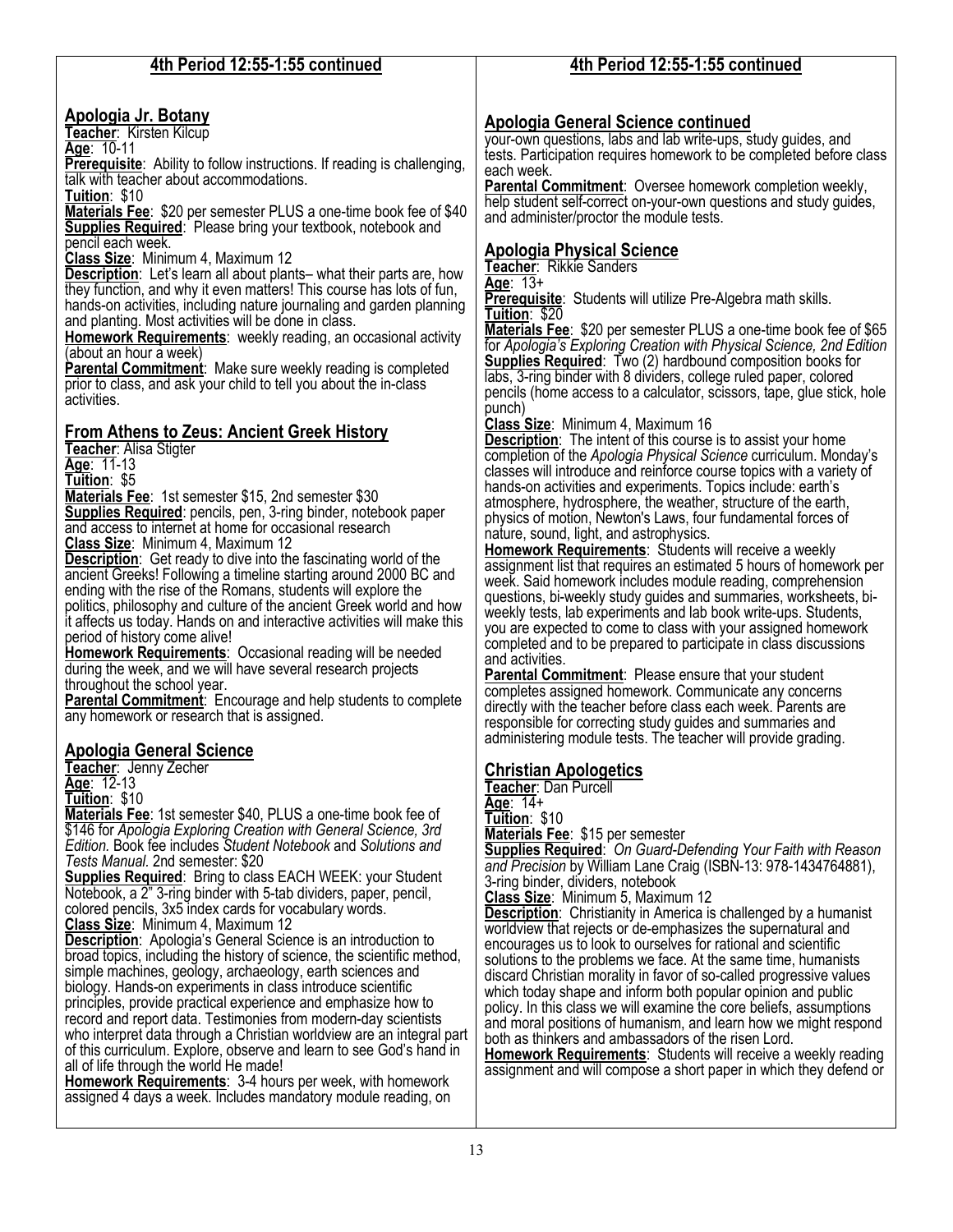| 4th Period 12:55-1:55 continued                                                      | 5th Period 2:05-3:05 continued                                                                                           |
|--------------------------------------------------------------------------------------|--------------------------------------------------------------------------------------------------------------------------|
|                                                                                      |                                                                                                                          |
| <b>Christian Apologetics continued</b>                                               | <b>Scripture to Song</b>                                                                                                 |
| critique a key argument from the reading.                                            | Teacher: Jenny Zecher                                                                                                    |
| Parental Commitment: Parents should prepare to discuss                               | Age: 8-10                                                                                                                |
| questions about the existence of God, the purpose of our existence,                  | Prerequisite: grade-level reading skills                                                                                 |
| the meaning of good and evil, the intersection of faith and reason,                  | Tuition: \$5                                                                                                             |
| the authority of Scripture, and the important moral and social issues<br>of our day. | Materials Fee: 1st semester: \$25, 2nd semester: \$0                                                                     |
|                                                                                      | <b>Supplies Required:</b> Students are asked to bring to class EACH                                                      |
|                                                                                      | WEEK: 1" 3-ring binder, Bible, pencil                                                                                    |
| 5th Period 2:05-3:05                                                                 | Class Size: Minimum 4, Maximum 12                                                                                        |
|                                                                                      | <b>Description:</b> Learn the Word of God in song! Lengthy passages of                                                   |
| <b>Fun with Food</b>                                                                 | God's Word will be memorized, along with discussing and defining                                                         |
| Teacher: Jen Horton                                                                  | the words and phrases in them and applying them to life. Catchy                                                          |
| Age: 5-7                                                                             | songs and movements make them easy to memorize! Verses                                                                   |
| Tuition: \$10                                                                        | include James 1:1-11, Psalm 23, Psalm 100, Psalm 139, Col. 3:23-                                                         |
| Materials Fee: 1st semester: \$65, 2nd semester: \$60                                | 25, Romans 5:1-15, and The Ten Commandment Song.                                                                         |
| <b>Supplies Required: an apron</b>                                                   | Memorization of the books of the Bible and Bible facts, along with                                                       |
| Class Size: Minimum 5, Maximum 12                                                    | other fun Bible songs are also incorporated into the curriculum. No                                                      |
| <b>Description:</b> Fun with Food is an introductory cooking class where             | singing experience required.                                                                                             |
| we will learn how to use a wide variety of kitchen tools and gadgets,                | Homework Requirements: Listen to the CD and practice singing                                                             |
| along with good habits in the kitchen. Easy to make, fun, hands-on                   | the songs.                                                                                                               |
| recipes tailored to younger ones will be our focus. Fruit pizza, ravioli             | Parental Commitment: Listen to the songs with your child.                                                                |
| lasagna, applesauce, "worms in dirt", and many other fun recipes                     |                                                                                                                          |
| will be collected throughout the course in a Fun with Food recipe                    | <b>Art History Explorer</b>                                                                                              |
| book illustrated by each little chef to take home at the end of the                  | Teacher: Kelly Allard                                                                                                    |
| year.                                                                                | Age: 10-13                                                                                                               |
| Parental Commitment: If there are any allergies/food concerns,                       | Tuition: \$10                                                                                                            |
| please contact me as soon as possible. I am willing to make                          | Materials Fee: \$35 per semester                                                                                         |
| variations in the recipes to accommodate children with special food                  | <b>Supplies Required: occasionally a paint shirt</b>                                                                     |
| needs, however, help with ingredients or an additional fee may be                    | Class Size: Minimum 6, Maximum 12                                                                                        |
| required.                                                                            | <b>Description:</b> Join us as we travel through time and explore the                                                    |
|                                                                                      | world of fine art. We will begin in the painted caves of Lascaux,                                                        |
| <b>Beginning Recorder</b>                                                            | France and end in the modern art movement of the 20th century.                                                           |
| Teacher: Kirsten Kilcup                                                              | We will do projects in a variety of mediums to accompany each                                                            |
| Age: 7-10                                                                            | lesson as we journey through the ages and famous art movements.                                                          |
| Prerequisite: Recognize the alphabet and be able to count.                           | <b>Homework Requirements:</b> Students will be tested each semester                                                      |
| Tuition: \$5                                                                         | on basic periods of art and famous artists.                                                                              |
| Materials Fee: 1st semester: \$20, 2nd semester: \$0                                 |                                                                                                                          |
| Supplies Required: recorder and book (both provided by                               | <b>Theatre- Developing the Young Actor</b>                                                                               |
| instructor), pencil with eraser                                                      | Teacher: Heidi Ferrier                                                                                                   |
| Class Size: Minimum 2, Maximum 12                                                    | Age: 12+                                                                                                                 |
| <b>Description:</b> A fun introduction to music! Students will learn to play         | Tuition: \$10                                                                                                            |
| the recorder and read music. Technique and performance will be                       | Materials Fee: \$75 per semester (\$40 for siblings)                                                                     |
| emphasized as the students learn to play individually and together.                  | Supplies Required: pencil, highlighter, script, water bottle, socks                                                      |
| Homework Requirements: Practice playing daily! Playing daily is                      | Class Size: Minimum 10, Maximum 20                                                                                       |
| more important than the length of time when first learning.                          | <b>Description:</b> Discover the joy of theatre in this fun intensive with a                                             |
| <b>Parental Commitment:</b> Supervise the filling out of the practice                | focus on developing the young actor. Students will learn the art of                                                      |
| record.                                                                              | ensemble through games, exercises, and the culminating,<br>cooperative work of a production. Students will use movement, |
|                                                                                      | voice, and expression to build a character, create effects, and                                                          |
|                                                                                      | communicate a story.                                                                                                     |
|                                                                                      | Skills: projection, enunciation, posture/form, dramatization,                                                            |
|                                                                                      | blocking, timing, memorization, focus and improvisation                                                                  |
|                                                                                      | (communication and cooperation skills are natural benefits!)                                                             |
|                                                                                      |                                                                                                                          |
|                                                                                      |                                                                                                                          |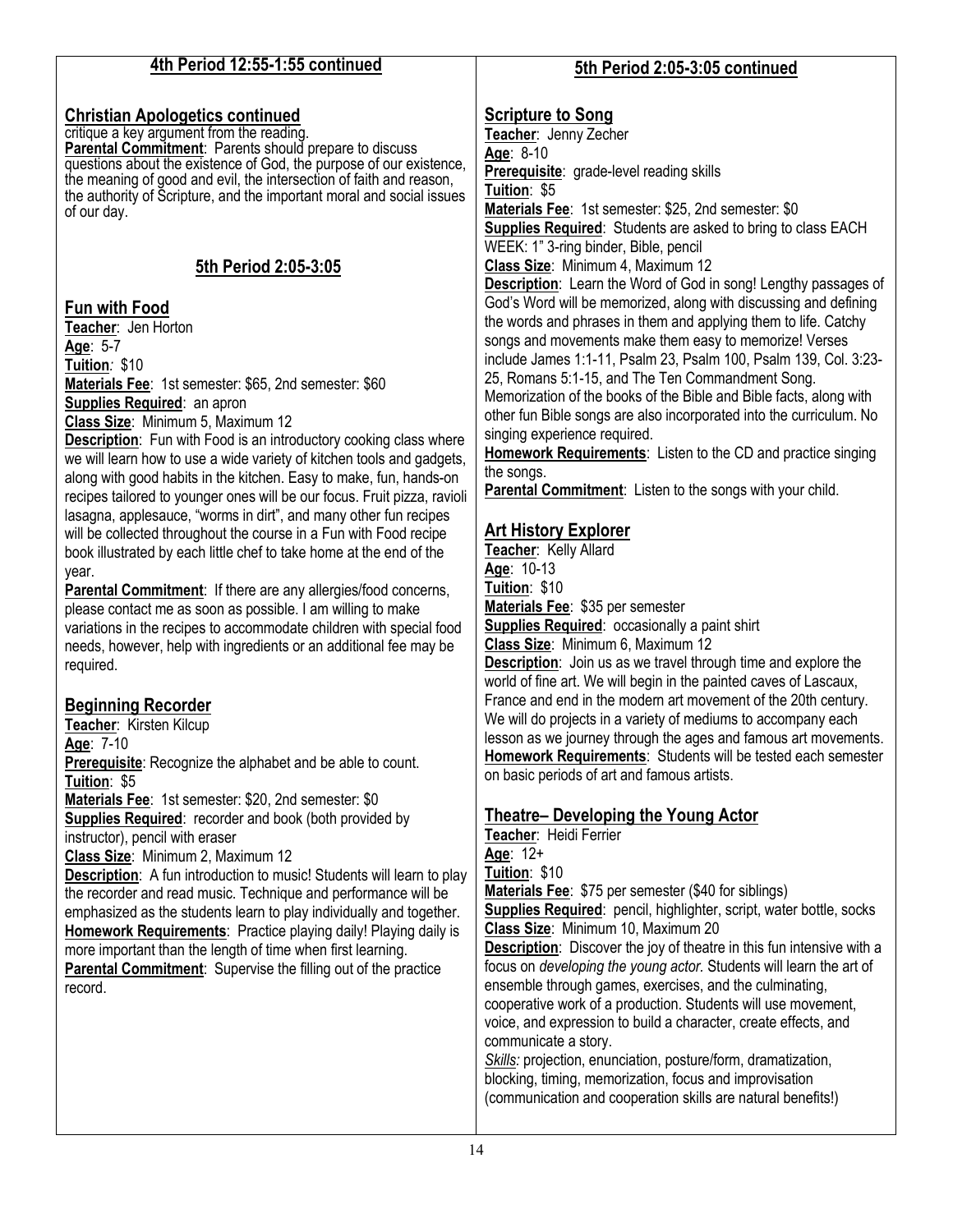### **5th Period 2:05-3:05 continued**

#### **Theatre– Developing the Young Actor continued**

*Development:* theatre games, improv, mini-dramas, monologue performed for the class, and a small production

*Special Elements:* Field trip to a local theatre to enjoy a public performance. Another field trip to TMP for a "Behind the Curtain" event, where students will enjoy a behind-the-scenes look at everything that goes into producing a play.

**Homework Requirements**: Daily exercises: memorization & practice of songs & lines. Rehearsals– Thursdays 1:30-4:30pm and maybe Tuesdays also.

**Parental Commitment**: Attendance is important! Please make every effort to have your student present. Encourage your student to do their daily exercises, and to practice their songs and lines. Source or sew your student's costume pieces (guidance will be provided).

### **Washington State History**

**Teacher**: Jeremy Isbell **Age**: 13+

**Prerequisite:** a spirit of scholarship, reading at 7th grade level minimum, ability to write multi-page reports, willingness to do presentations in class, interest in learning this subject **Tuition**: \$10

**Materials Fee**: \$20 per semester PLUS a one-time \$20 book deposit (books will be provided)

**Supplies Required:** 1.5" 3-ring binder with dividers, lined paper in binder for notes, writing utensils

**Class Size**: Minimum 4, Maximum 12

**Description**: One third of this class will be focused on Gig Harbor history and the other two thirds will be on Washington State. Students should expect to read an average of 40 pages per week, weekly quizzes, quarterly tests and interactive class discussions. We will have local field trips to museums and other historical sites, and possibly two statewide excursions. Students will need extra money for entrance fees and travel expenses. Optional: If you have family or neighbors with history in the local or statewide region, I encourage you to find ways to share those stories with your student during the upcoming summer.

**Homework Requirements**: weekly reading and quizzes,

occasional reports and presentations, a year-long project/report due at the middle of 4th quarter

Parental Commitment: weekly acknowledgement of student's quiz scores, willingness to help on some field trips

### **5th Period 2:05-3:05 continued**

#### **English/Language Arts for College Prep**

**Teacher**: Tyrean Martinson **Age**: 14+ **Prerequisite**: A basic understanding of essay structure and the ability to write an email. **Tuition**: \$40

**Materials Fee**: \$20 per semester

**Supplies Required**: One college-ruled composition book of standard size, writing utensils, a folder/binder for keeping materials, *The Ultimate Writing Guide for Students* by Mignon Fogarty (ISBN-13: 978-0805089448), *They Say, I Say with Readings* edited by Graff, Birkenstein, and Durst (ISBN-13: 978– 0393538731), *Miracles* by C.S. Lewis (ISBN-13: 978- 0060653019), *Frankenstein* by Mary Shelley (ISBN-13: 978- 1512308051), *The Outsiders* by S.E. Hinton (ISBN-13: 978- 0142407332), *The Tragedy of Macbeth* by William Shakespeare (ISBN-13: 978-1717583369), *Psalms* from the *Bible, and The Hobbit* by J.R.R. Tolkien (ISBN-13: 978-0547928227).

**Class Size**: Minimum 6, Maximum 12

**Description**: In this class, we will highlight the joys and challenges of reading literature; writing in a variety of forms including essays, poems, song lyrics (as poems), sketches, devotionals, and stories;

and presenting material to the class. In addition to the book list, handouts and materials will be provided, and students will be expected to read one book of choice. Students will also create a resume, a cover letter, and a curriculum vitae, and write two timed essays. Unlike previous classes, this class will look at the needs of college and life-based skills. Email and Google Docs are required.

**Homework Requirements**: 4-7 hours a week over four days. Please do not attempt to cram the work in one day because this will defeat the purpose of many exercises. Students will be required to take part in Google Doc forums for class, turn in their work via Google Docs, and write emails to the teacher every week.

**Parental Commitment**: Please provide a quiet uninterrupted space for your student for the time needed to complete the work. Encourage them, but let them do the work. Tech support is always helpful. Phone calls to the teacher if there is a special need or circumstance are always appreciated. Parents are always welcome in Google Doc forums or as co-writers on emails.